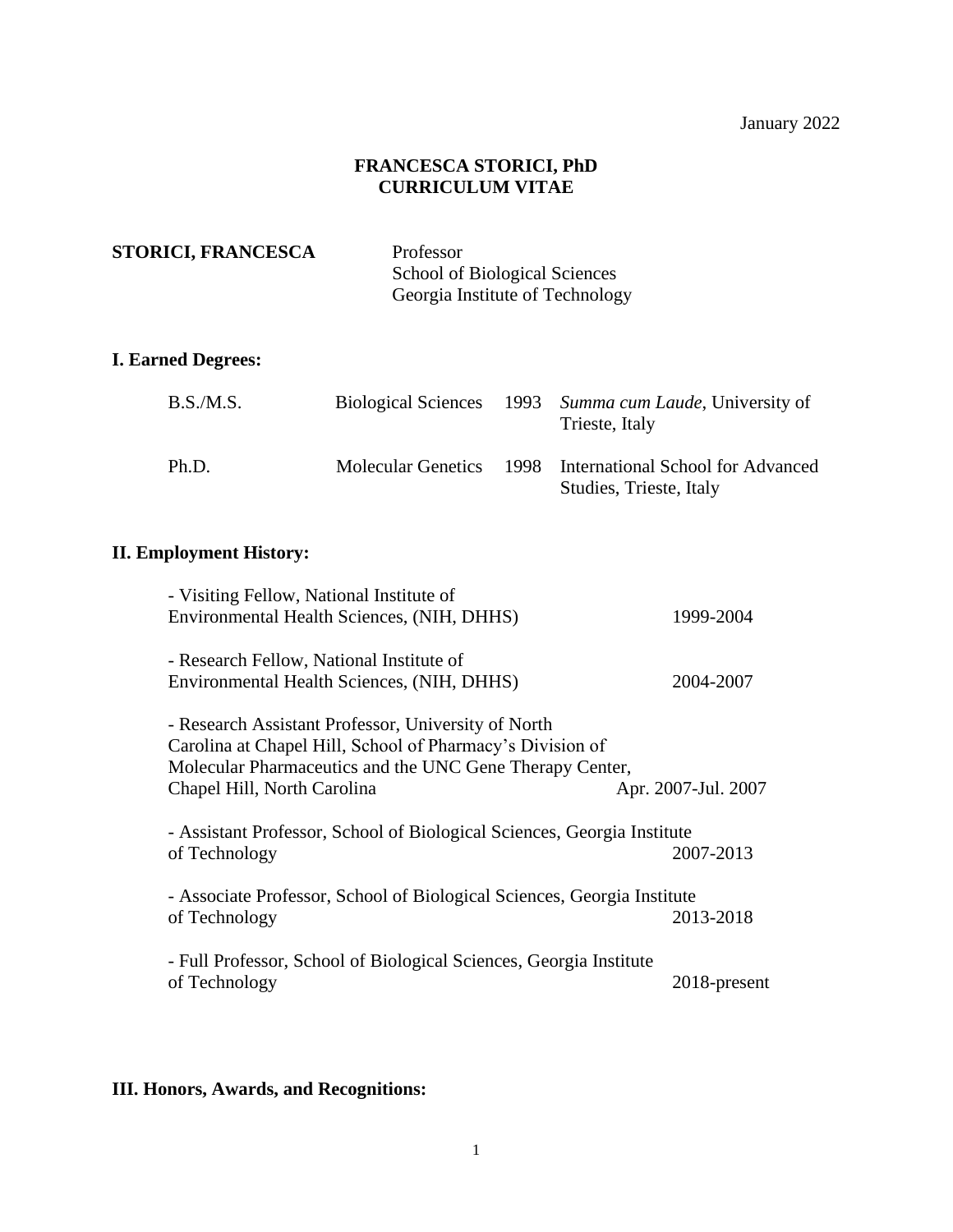2021 –W. M. Keck Foundation Award.

2021 –G. Harold and Leila Y. Mathers Foundation Award.

2019 – Keynote speaker at the 4<sup>th</sup> International Conference on New Horizons in Basic and Applied Science, Hurghada, Egypt: "Relationship between RNA and DNA in genome stability" (July 2019).

2018 – Keynote speaker at the Annual congress on CRISPR-Cas9 Technology, Boston, MA: "Uncovering the capacity of RNA to modify DNA in cells" (2018).

2018 – Keynote speaker at the Nucleic Acids 2018 Conference, Toronto, Canada: "Mechanisms of RNA-guided DNA repair and modification" (2018).

2016 - Howard Hughes Medical Institute Faculty Scholars Award.

2015 - 2015 Sigma Xi Research Award of the Georgia Institute of Technology Chapter for Best Faculty Paper.

2014 - School of Biology 2015 Abell Fellow Grant Award from the Bennie H. and Nelson D. Abell Endowment Fund.

2014 - Certificate "Thanks for being a great teacher" Thank a teacher program of Georgia Institute of Technology, Atlanta, GA.

2013 - Certificate "Thanks for being a great teacher" Thank a teacher program of Georgia Institute of Technology, Atlanta, GA (received 2 independent certificates).

2011 - Georgia Tech Fund for Innovation in Research and Education, GT-FIRE Award.

2010 - Certificate "Thanks for being a great teacher" Thank a teacher program of Georgia Institute of Technology, Atlanta, GA.

2009 - Coalition Membership in the Cancer Genetics & Epigenetics Program of the Winship Cancer Institute at Grady Memorial Hospital, Atlanta, GA.

2008 - Paper of the Year Award at the National Institute of Environmental Health Sciences for 'RNA-templated DNA repair', Storici et al., Nature 2007.

2007- Distinguished Cancer Scholar Award, Georgia Cancer Coalition, Georgia Research Alliance.

2005 - Scholarship award from the organizers of the Keystone Symposia on Mechanisms of DNA Replication and Recombination, Keystone CO, 2005.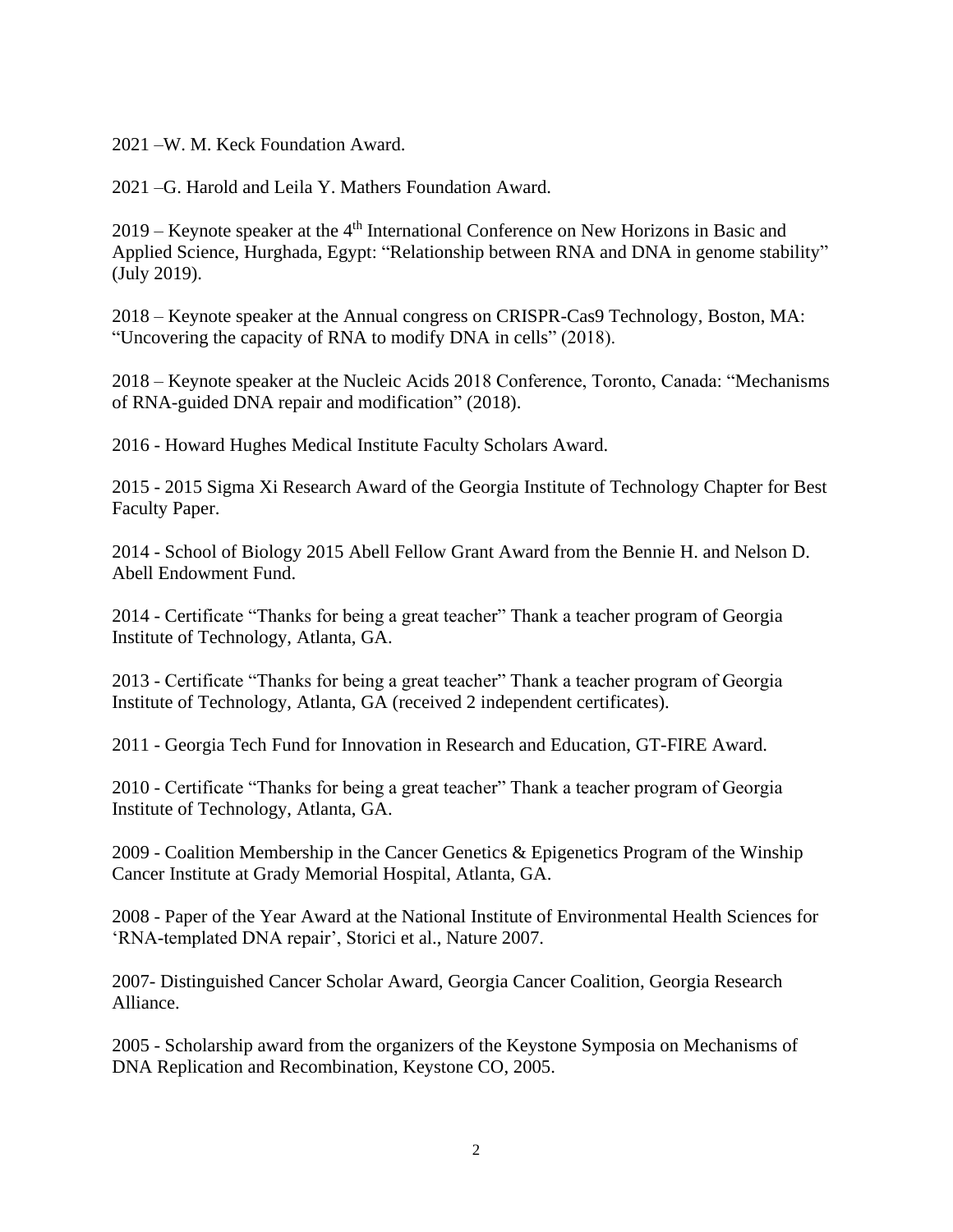2004 - Fellowship award from the organizers of The Salk Institute DNA Replication and Genome Integrity Meeting 2004; La Jolla, CA.

2002 - Fellowship award from the organizers of the Yeast Genetics and Molecular Biology Meeting at the University of Wisconsin, Madison.

2001 and 2003 - Fellows Award for Research Excellence (FARE) from the National Institute of Health (NIH).

1994 - Award from the Italian Society of General Microbiology and Microbial Biotechnology (SIMGBM).

1993 - Final-year undergraduate studying award from A. Marzullo foundation for a thesis in molecular and cellular biology.

**IV. Research, Scholarship, and Creative Activities** (**\***, Asterisk indicates activities that resulted from work done at Georgia Tech, and the **names** of Storici's group student/personnel co-authors are in boldface)**:**

## **A. Published Books, Book Chapters, and Edited Volumes**

## **A1. Books**

## **A2. Refereed Book Chapters**

- 1. Inga, A., Storici, F., and Resnick, M. A. (2002). Functional analysis of the human tumor suppressor p53 and mutants using yeast. Review for: Yeast as a tool in cancer research. Kluwer Academic Publisher.
- 2. Storici, F., and Resnick, M. A. (2003). Delitto perfetto targeted mutagenesis in yeast using oligonucleotides. Review for: Genetic Engineering: Principles and Methods, New York, Kluwer Press. Vol. 25, p.189-207.
- 3. Storici, F., and Resnick, M. A. (2006). The delitto perfetto approach to in vivo sitedirected mutagenesis and chromosome rearrangements with synthetic oligonucleotides in yeast. Methods Enzymol. 409: 329-345.
- 4. **\*Stuckey, S**., **Mukherjee, K**., and Storici, F. (2011). *In vivo* site-specific mutagenesis and gene collage using the *delitto perfetto* system in yeast *Saccharomyces cerevisiae*. *In*: "Methods in Molecular Biology", Edited by: H. Tsubouchi. Humana Press Inc., New York, NY; 745:173-191.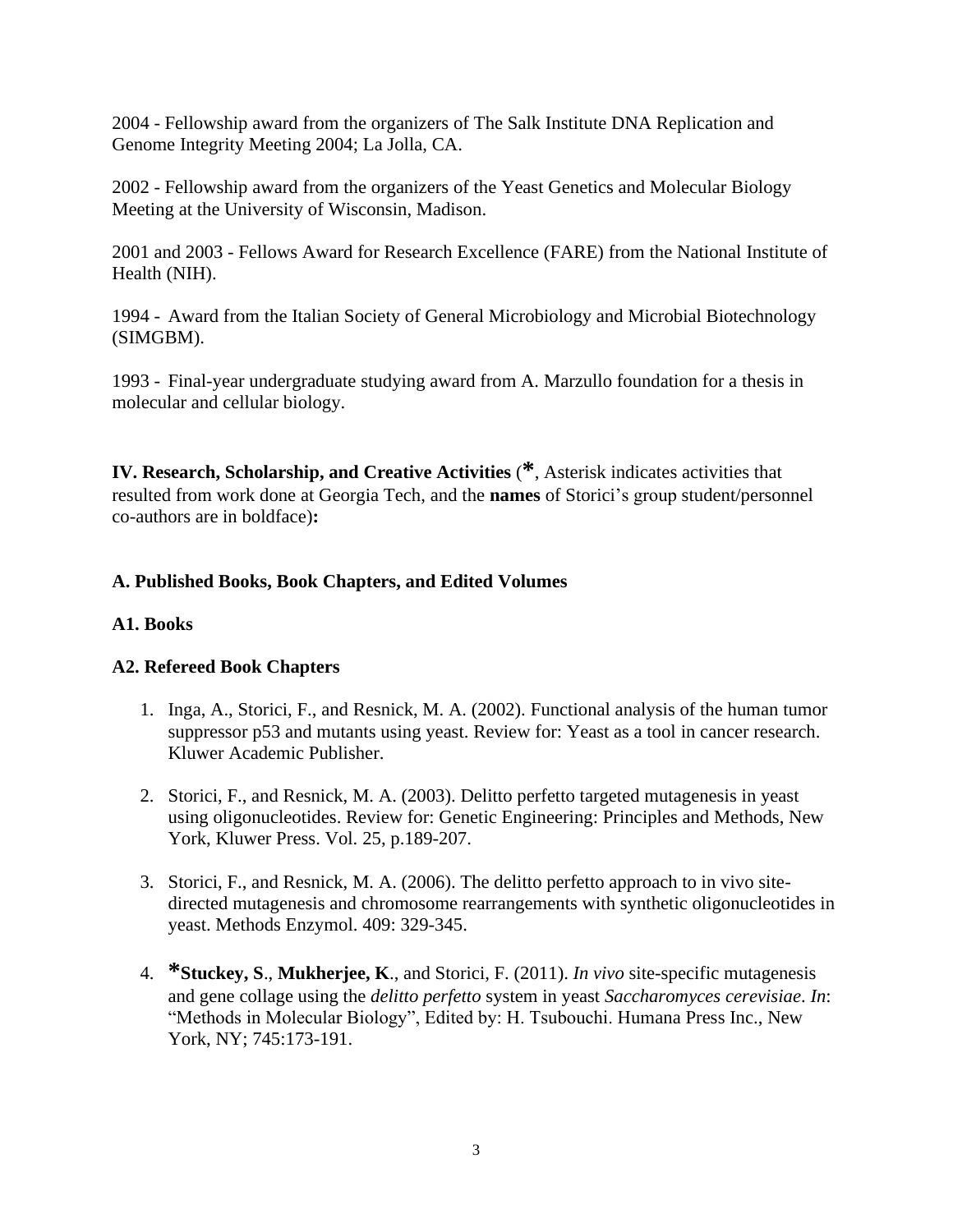- 5. **\*Shen, Y**., and Storici, F. (2011). Detection of RNA-templated double-strand break repair in yeast. *In*: "Methods in Molecular Biology", Edited by H. Tsubouchi. Humana Press, New York, NY; 745:193-204.
- 6. **\*Stuckey, S**., and Storici, F. (2013) Gene Knockouts, *in vivo* Site-Directed Mutagenesis and Other Modifications Using the *Delitto Perfetto* System in *Saccharomyces cerevisiae*. *In* Jon Lorsch, editors: *Laboratory Methods in Enzymology*: Cell, Lipid and Carbohydrate, Vol 533, MIE, UK: Academic Press, 2013, pp. 103-132.
- 7. **\*Katz, S**., and Storici, F. (2014). Genetic modification stimulated by the induction of a site-specific break distant from the locus of correction in haploid and diploid yeast. *In*: "Methods in Molecular Biology", Edited by F. Storici. Humana Press, New York, NY; 1114:308-324.
- 8. **\*Koh, K. D**., Chiu, H.-C., Riedo, E. and Storici, F. (2015). Measuring the elasticity of ribonucleotide(s)-containing DNA molecules using AFM. *In*: "RNA Nanotechnology and Therapeutics: Methods and Protocols, Methods in Molecular Biology", P. Guo and F. Haque (eds.), Springer Science+Business Media New York, vol. 1297, pp. 43-57; DOI 10.1007/978-1-4939-2562-9\_3.
- 9. **\*Ruff, P.** and Storici, F. Genome editing by aptamer-guided gene targeting (AGT). *In:* "Genome Editing: The Next Step in Gene Therapy" Edited by T. Cathomen, M. Hirsch, and M. Porteus. American Society of Gene and Cell Therapy and Springer publishing. Vol 895, pp 111-124 (2016).
- 10. **\*Keskin, H**., and Storici, F. An approach to detect and study DNA double-strand break repair by transcript RNA using a spliced-antisense RNA template. *In* Spies & Malkova, editors: *Laboratory Methods in Enzymology*: Mechanisms of DNA Recombination and Genome Rearrangements. Elsevier Inc. Vol 601, pp 59-70 (2018).
- 11. **\*Balachander, S**. † , **Yang, T.** † , **Newnam, G.**, **El-Sayed**, **W. M. M.,** Koh, K. D, and Storici, F. †Equal contribution. Capture of ribonucleotides in yeast genomic DNA using ribose-seq. *In* Methods in Molecular Biology 'Yeast Systems Biology. Methods and Protocols' (2nd ed), Springer, edited by Steve G. Oliver and Juan Castrillo; 2049:17-37. (2019).

## **A3. Edited Volumes**

1. **\***Storici, F., Editor. (2011). *DNA Repair – On the pathways to fixing DNA damage and errors.* InTech. Open Access Publisher, Rijeka Croatia and Vienna Austria, EU.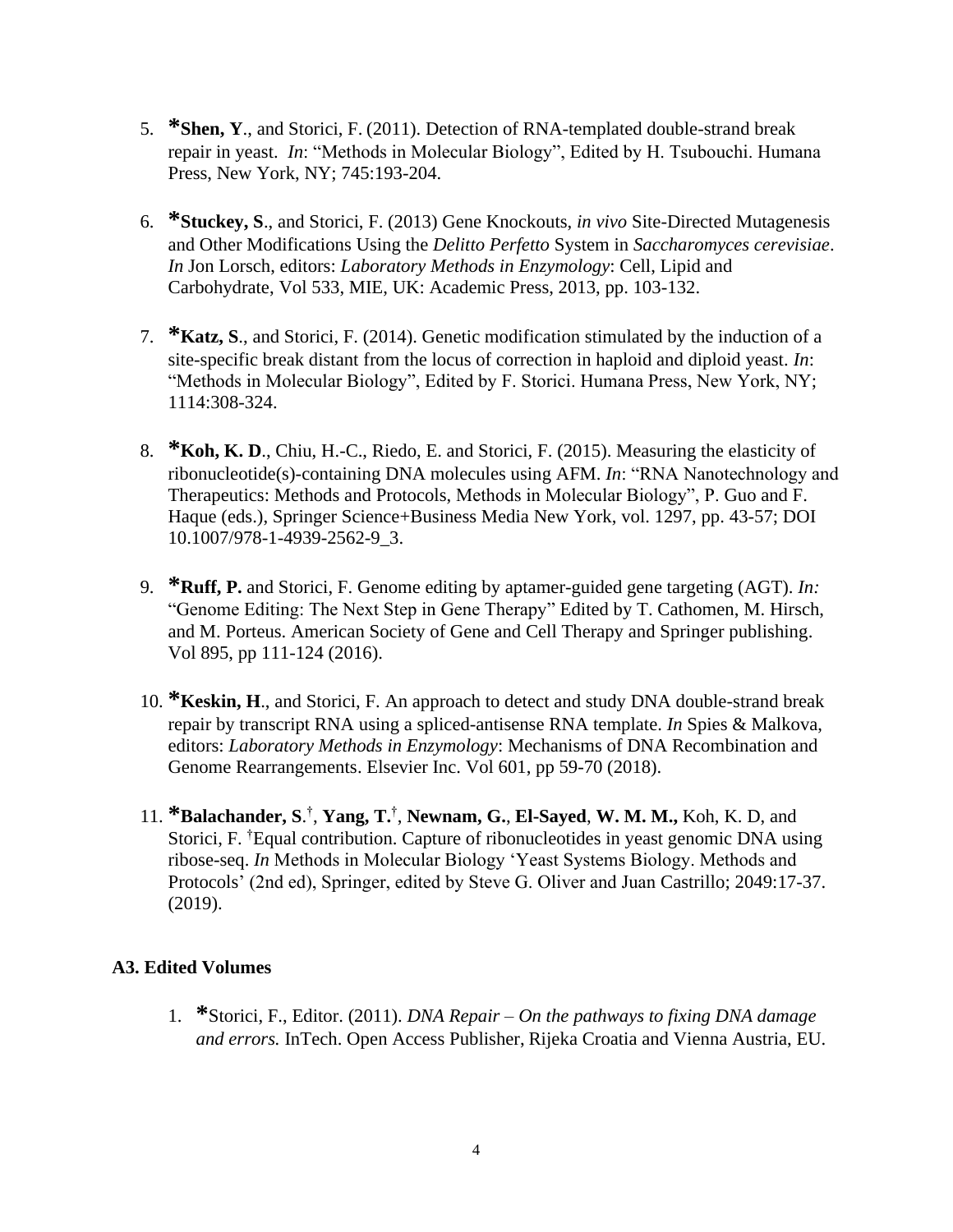2. **\***Storici, F., Editor. (2014) *Gene Correction: Methods and Protocols – Methods in Molecular Biology*; Humana Press, New York, NY; Vol. 1114.

# **B1. Published and Accepted Journal Articles Refereed Publications:**

- 1. Storici, F., Oberto, J., and Bruschi, C. V. The CDC6 gene is required for centromeric, episomal, and 2-µm plasmid stability in the yeast Saccharomyces cerevisiae. *Plasmid*, 34: 184-197 (1995).
- 2. Storici, F., and Bruschi, C. V. Molecular engineering with the FRT sequences of the yeast 2 µm plasmid: [cir˚] segregant enrichment by counterselection for 2 µm site-specific recombination. *Gene*, 195: 245-255 (1997).
- 3. Storici, F., Coglievina, M., and Bruschi, C. V. A 2-micron DNA-based marker recycling system for multiple gene disruption in the yeast Saccharomyces cerevisiae. *Yeast*, 15: 271-283 (1999).
- 4. Ljubijankic, G., Storici, F., Glisin, V., Bruschi, C.V. Synthesis and secretion of Providencia rettgeri and Escherichia coli heterodimeric penicillin amidases in Saccharomyces cerevisiae. *Gene*, 228: 225-232 (1999).
- 5. Storici, F., and Bruschi, C. V. Involvement of the Inverted Repeat of the yeast 2-micron DNA plasmid in site specific and RAD52-dependent homologous recombination. *Mol. Gen. Genet*., 263: 81-9 (2000).
- 6. Storici, F., Lewis L. K., and Resnick M. A. In vivo site-directed mutagenesis using oligonucleotides. *Nat. Biotech*., 19: 773-776 (2001).
- 7. Storici, F., Henneke, G., Ferrari, E., Gordenin, D.A., Hübscher, U., and Resnick, M. A. The flexible loop of human FEN1 endonuclease is required for flap cleavage during DNA replication and repair. *EMBO J*., 21: 5930-5942 (2002).
- 8. Inga, A., Storici, F., Darden, T. A., and Resnick, M. A. Differential transactivation by the p53 transcription factor is highly dependent on p53 level and promoter target sequence. *Mol. Cell. Biol*., 22: 8612-8625 (2002).
- 9. Storici, F., Durham, C. Gordenin, D. A., and Resnick, M. A. Chromosomal site-specific double-strand breaks are efficiently repaired by oligonucleotides*. Proc. Natl. acad. Sci. USA*, 100: 14994-14999 (2003).
- 10. Lewis, L. K., Storici, F., Van Komen, S., Calero, S., Sung, P., and Resnick, M. A. Role of the nuclease activity of Saccharomyces cerevisiae Mre11 in repair of DNA double-strand breaks in mitotic cells. *Genetics*, 166: 1701-1713 (2004).
- 11. Tomso, D. J., Inga, A., Menendez, D., Pittman G. S., Campbell, M. R., Storici, F., Bell, D. A., and Resnick, M. A., Functionally distinct polymorphic sequences in the human genome that are targets for p53 transactivation. *Proc. Natl. Acad. Sci. USA*, 102: 6431- 6436 (2005).
- 12. Storici, F., Snipe, R. J., Chan, G. K., Gordenin. D. A., and Resnick, M. A. Conservative repair of a chromosomal double-strand break by single-strand DNA through two steps of annealing. *Mol. Cell. Biol*., 26: 7645-7657 (2006).
- 13. Storici, F., Bebenek, K., Kunkel, T.A., Gordenin, D.A. and Resnick, M.A. RNAtemplated DNA repair. *Nature*, 447: 338-341 (2007).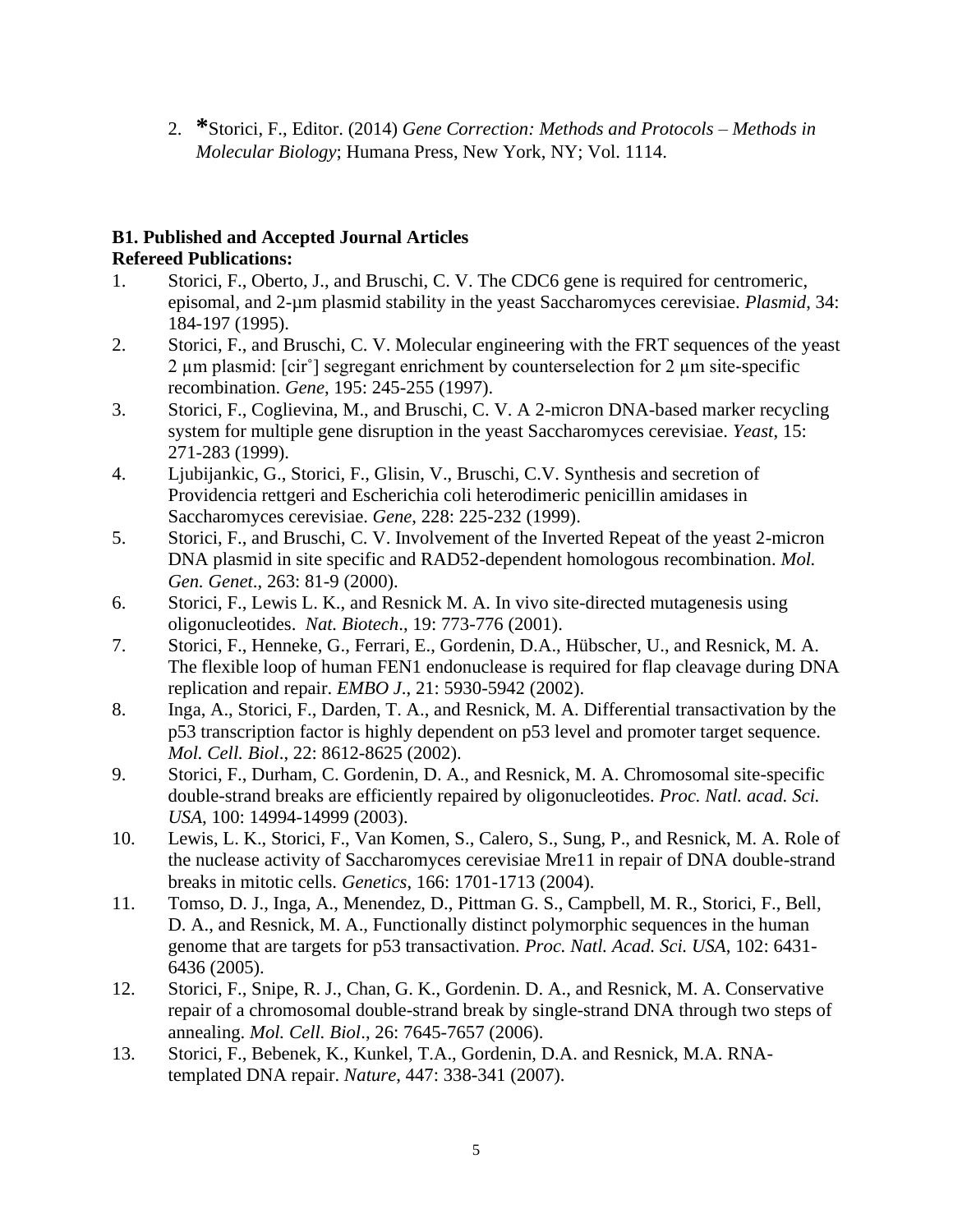- 14. **\***Storici, F. RNA-mediated DNA modifications and RNA-templated DNA repair. *Curr. Opin. Mol. Ther*. 10: 224-230 (2008).
- 15. **\***Yang, Y., Sterling, J., Storici, F., Resnick, M.A., and Gordenin, D.A. Hypermutability of damaged single-strand DNA formed at double-strand breaks and uncapped telomeres. *PLoS Genetics*, 4, e1000264 (2008).
- 16. **\***Hirsch, M., Storici, F., Li, C., Choi, V.W., and Samulski, R.J. AAV recombineering using single-strand oligonucleotides. *PLoS One*, 4, e7705 (2009).
- 17. **\*Shen, Y**., and Storici, F. Generation of RNA/DNA hybrids in genomic DNA by transformation using RNA-containing oligonucleotides*. J. Vis. Exp*. 45. http://www.jove.com/index/details.stp?id=2152, doi: 10.3791/2152 (2010).
- 18. **\*Shen, Y**., **Nandi, P**., **Taylor, M. B**., **Stuckey, S**., **Bhadsavle, H. P**., Weiss, B., and Storici, F. RNA-driven genetic changes in bacteria and in human cells. *Mutat. Res*., 717, 91-98 (2011).
- 19. **\*Shen, Y**., **Koh, K. D**., Weiss, B. and Storici, F. Mispaired rNMPs in DNA are mutagenic and are targets of mismatch repair and RNases H. *Nat. Struct. & Mol. Biol*. 19: 98-104 (2011).
- 20. **\*Ruff, P**., **Pai, R**. and Storici, F. A DNA aptamer for bovine serum albumin*. ISRN Mol. Biol*. Article ID 939083, 9 pages doi:10.5402/2012/939083 (2012).
- 21. **\*Mukherjee, K**. and Storici, F. A mechanism of gene amplification driven by small DNA fragments. *PLoS Genetics*, 8 (12), e1003119 (2012).
- 22. **\*Ruff, P**., **Koh, K. D**., **Keskin, H**, **Pai, R**. and Storici, F. Aptamer-guided gene targeting in yeast and human cells. *Nucleic Acids Res*. 42, No. 7 e61 doi: 10.1093/nar/gku101 (2014).
- 23. **\*Katz, S. S**., Gimble, F. S. and Storici, F. To nick or not to nick: comparison of I-SceI single- and double-strand break-induced recombination in yeast and human cells. *PLoS One.* 9 (2), e88840 (2014).
- 24. **\***Chiu, H.-C.\*, **Koh, K. D.**\*, Evich, M., Lesiak, A., Germann, M., Bongiorno, A., Riedo, E. and Storici, F. RNA intrusions change DNA elastic properties and structure. \*Equal contribution. *Nanoscale*. 6(17):10009-17; DOI: 10.1039/c4nr01794c (2014).
- 25. **\*Keskin, H**., **Shen, Y.**, Huang, F., Patel, M., **Yang, T**, **Ashley, K**, Mazin, A. V. and Storici, F. Transcript RNA-templated DNA recombination and repair. *Nature*. 515: 436- 439, doi:10.1038/nature13682 (2014).
- 26. **\*Koh, K. D.**, **Balachander, S**., Hesselberth, J. R. and Storici, F. Ribose-seq: global mapping of ribonucleotides embedded in genomic DNA. *Nat. Methods*, 12: 251-257, doi:10.1038/nmeth.3259 (2015).
- 27. **\*Koh, K.D**., Hesselberth, J. & Storici, F. Ribose-seq: ribonucleotides in DNA to Illumina library. *Protoc. Exchange* doi:10.1038/protex.2015.044 (19 May 2015).
- 28. **\*Keskin, H**. and Storici, F. Defects in RNase H2 stimulate DNA break repair by RNA reverse transcribed into cDNA. *MicroRNA*, 4(2):109-116 (2015).
- 29. **\*Keskin, H**., **Meers, C**. and Storici, F. Transcript RNA supports precise repair of its own DNA gene. *RNA Biol.* 13: 157–165 (2016).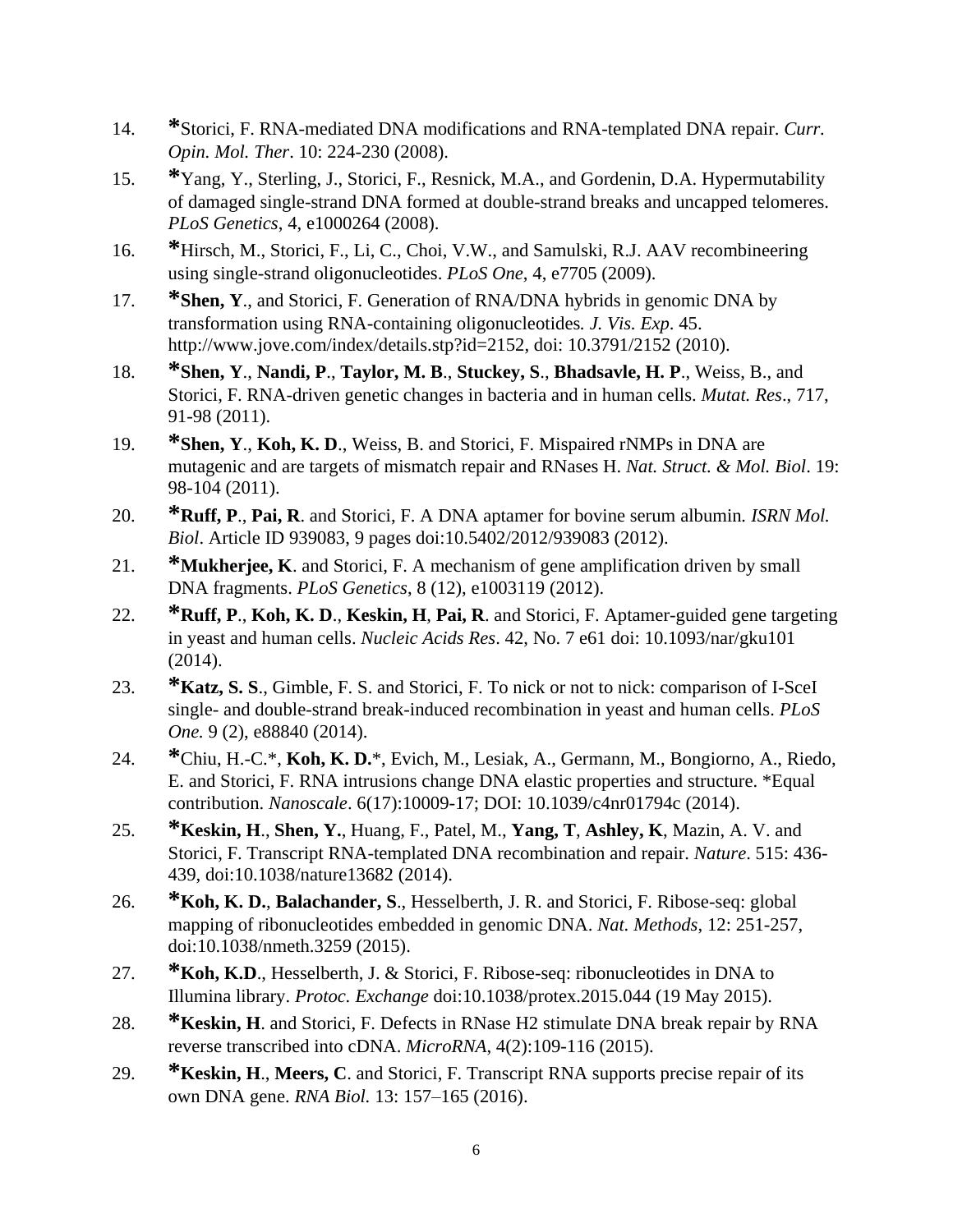- 30. **\*Meers, C**., **Keskin, H**., and Storici, F. DNA repair by RNA: templated, or not templated, that is the question. *DNA Repair*, 44:17-21 (2016); online: DOI: 10.1016/j.dnarep.2016.05.002
- 31. **\***Evich, M., Spring, A. M., Storici, F., and Germann, M. W. Structural impact of single ribonucleotides in DNA. *Chem Bio Chem*, 17(20):1968-1977 (2016).
- 32. **\***Mazina, O. M. ‡, **Keskin, H**.‡, Hanamshet, K., Storici, F.\*, and Mazin, V.\*. RNAdependent DNA repair driven by Rad52 inverse strand exchange. ‡, equal contribution; \* corresponding authors. *Mol Cell*, 67, 19–29 (2017); [DOI:](http://dx.doi.org/10.1016/j.molcel.2017.05.019) 10.1016/j.molcel.2017.05.019
- 33. **\***Malfatti, M. C.\*, **Balachander, S.**\*, Antoniali, G., Koh, K. D., Saint-Pierre, C., Gasparutto, D., Chon, H., Crouch, R. J., Storici, F.†, and Tell, G. †. Abasic and oxidized ribonucleotides embedded in DNA are processed by human APE1 and not by RNase H2. \*Equal contribution; †corresponding authors. *Nucleic Acids Res*, 45, 11193-11212 (2017). doi: 10.1093/nar/gkx723.
- 34. **\***Michelini, F., Jalihal, A., Francia, S., **Meers, C**., Neeb, Z. T., Rossiello, F., Gioia, U., Aguado, J., Jones-Weinert, C., Luke, B., Biamonti, G., Nowacki, M., Storici, F., Carninci, P., Walter, N. G. and d'Adda di Fagagna, F. From "cellular" RNA to "smart" RNA: multiple roles of RNA in genome stability and beyond. *Chem Rev*. 2018;118(8):4365-4403. doi: 10.1021/acs.chemrev.7b00487.
- 35. **\*Gombolay**, A. L., Vannberg, F. O, and Storici, F. Ribose-Map: A bioinformatics toolkit to map ribonucleotides embedded in genomic DNA. *Nucleic Acids Res*, 47(1):e5, doi: 10.1093/nar/gky874; (2019).
- 36. **\***Malfatti, M. C., Henneke. G., **Balachander. S.**, Koh, K. D., **Newnam, G.**, Uehara, R., Crouch, R. J., Storici, F., Tell, G. Unlike the *E. coli* counterpart, archaeal RNase HII cannot process ribose monophosphate abasic sites and oxidized ribonucleotides embedded in DNA. *J Biol Chem*, 294:13061-13072, doi: 10.1074/jbc.RA119.009493. (2019).
- 37. **\*Koh, K. D.**, **Balachander, S**., Hesselberth, J. R. and Storici, F. Addendum: Ribose-seq: global mapping of ribonucleotides embedded in genomic DNA. *Nat. Methods*, 16: 787- 788, doi: 10.1038/s41592-019-0505-9 (2019).
- 38. **\*Mukherjee**, K., English, N., **Meers, C**., Kim, H., Jonke, A., Storici, F., and Torres, M. Systematic Analysis of Linker Histone PTMs Reveals Phosphorylation Sites that Modulate Homologous Recombination and DSB Repair. *DNA Repair*, 86:102763. doi: 10.1016/j.dnarep.2019.102763 (2020).
- 39. **\*Balachander, S.**\***, Gombolay, A.L.**\***, Yang, T.**\***, Xu, P.**\***, Newnam, G., Keskin, H., El-Sayed, W. M. M.**, Bryksin, A. V., Tao, S., Bowen, N. E., Schinazi, R. F., Kim, B., Koh, K. D., Vannberg, F. O., and Storici, F., \*equal contribution. Ribonucleotide incorporation in yeast genomic DNA shows preference for cytosine and guanosine preceded by deoxyadenosine. *Nature Communications*, 11(1):2447-2460. doi: 10.1038/s41467-020-16152-5 (2020).
- 40. **\*Meers, C., Keskin, H., Banyai, G.,** Mazina, O., **Yang, T., Gombolay, A. L., Kaparos, E. I., Newnam, G.,** Mazin, A., and Storici, F. Genetic Characterization of Three Distinct Mechanisms Supporting RNA-Driven DNA Repair and Modification Reveals Major Role of DNA Polymerase ζ. *Mol Cell*, 79 (6) 1037-1050. (2020).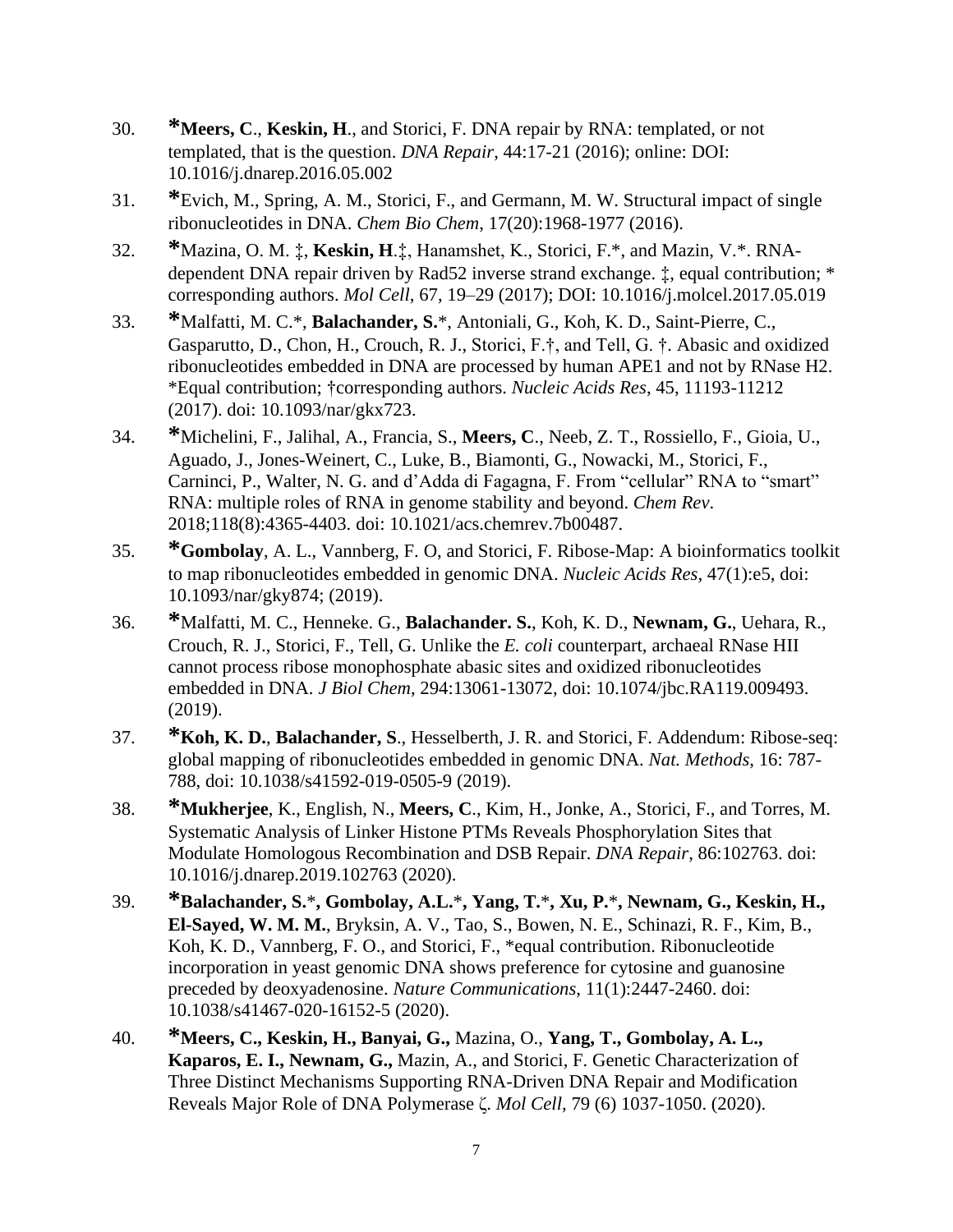- 41. **\*El-Sayed, W. M. M., Gombolay, A. L.** \***, Xu, P.** \***, Yang, T. , Jeon, Y.** \***, Balachander, S.**\***, Newnam, G.,** Tao, S., Bowen, N. E., Schinazi, R. F., Kim, B., Chen, Y., and Storici, F., \*equal contribution. Disproportionate presence of adenosine in mitochondrial and chloroplast DNA of *Chlamydomonas reinhardtii*. *iScience,* 24, 102005, January 22 (2021).
- 42. **\*Marsili, S., Tichon, A., Kundnani, D.,** and Storici, F. Gene co-expression analysis of human RNASEH2A reveals functional networks associated with DNA replication, DNA damage response, and cell cycle regulation. [*bioRxiv* BIORXIV/2020/270595 (2020)]. *Biology*, 10, 221, [https://www.mdpi.com/2079-7737/10/3/221;](https://www.mdpi.com/2079-7737/10/3/221) 2021.
- 43. **\*Gombolay, A. L** and Storici, F. Mapping ribonucleotides embedded in genomic DNA to single-nucleotide resolution using Ribose-Map, *Nature Protocols,* 16(7):3625-3638; doi: 10.1038/s41596-021-00553-x; 2021.
- 44. **\*Xu, P.,** and Storici, F. RESCOT: Restriction Enzyme Set and Combination Optimization Tools for rNMP Capture Techniques, *Theoretical Computer Science*, 894:203-213 (2021).
- 45. **\*Xu, P.** and Storici, F. Ribonucleotide incorporation characteristics around yeast autonomously replicating sequences reveal the labor division of replicative DNA polymerases. *Nucleic Acids Research,* vol. 49, 10542–10557; <https://doi.org/10.1093/nar/gkab801> (2021).
- 46 **\*Gombolay, A. L.** and Storici, F. Ribose-Map: A bioinformatics toolkit for ribonucleotide sequencing experiments. *Software Impacts*, 10: 100136 (2021). <https://doi.org/10.1093/nar/gkab801> (2021).
- 47 **\*Xu, P.** and Storici, F. RibosePreferenceAnalysis: Analyzing the preference of rNMPs embedded in genomic DNA. *Software Impacts*, 10: 100149 (2021).
- 48 **\*Kundnani, D.** and Storici, F. FeatureCorr: An R package to study feature correlations aided with data transformation for sequencing and microarray data. Submitted to *Software Impacts*, 10: 100144 (2021).

# **B2. Conference Presentation with Proceedings (Refereed)**

# **B3. Other refereed material**

# **B4. Submitted Journal Articles**

## **C. Other Publications and Creative Products**

1. **\***Storici, F. (2013). RNA-mediated DNA repair. *International Innovation*, Nov. p 86- 87. (Non-Refereed)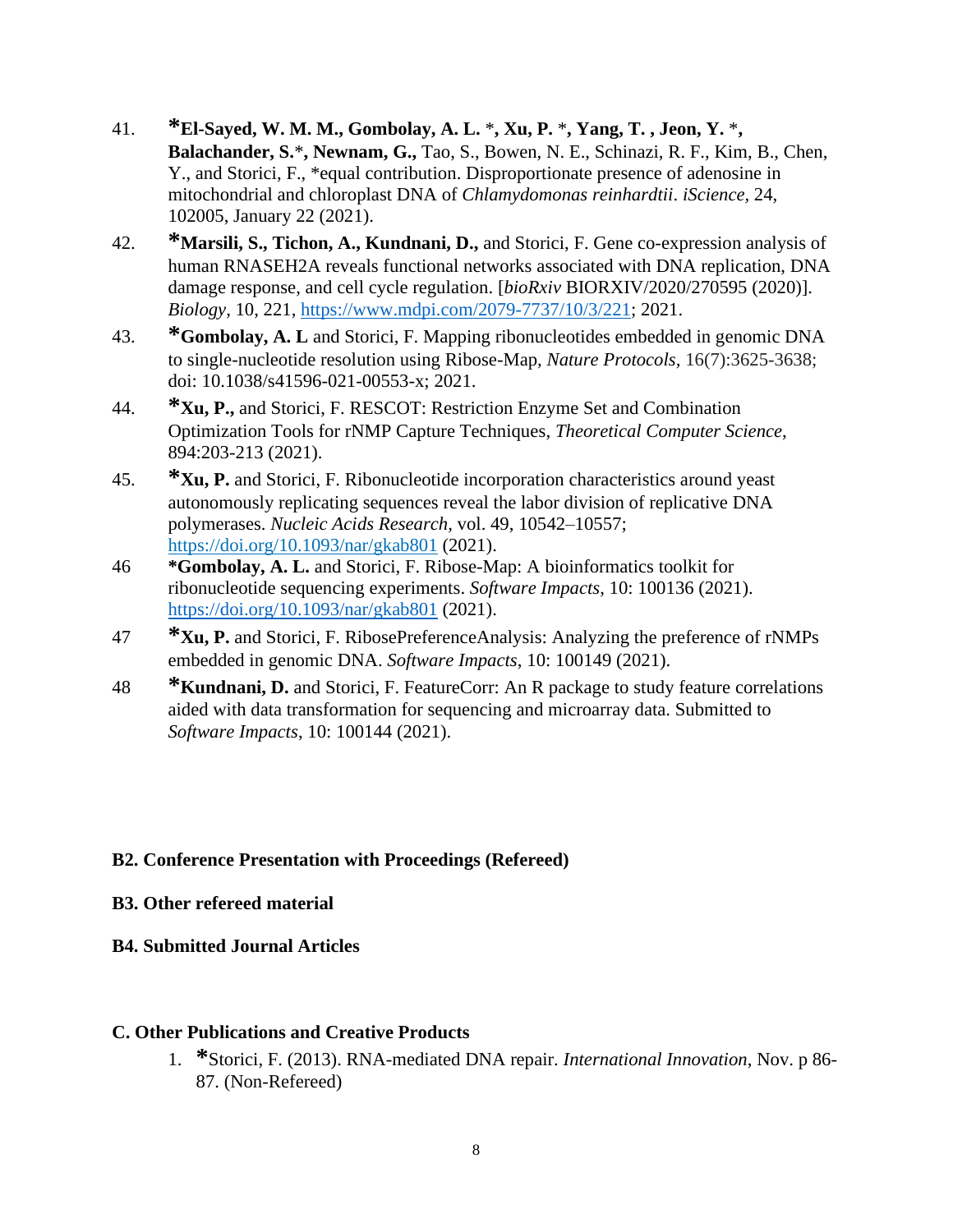2. **\***Storici F, Tichon AE. RNA takes over control of DNA break repair. *Nat Cell Biol.*  2017 Nov 29;19(12):1382-1384. doi: 10.1038/ncb3645. (News and Views)

### **D. Presentations**

### **Meetings and Symposia:**

### **Invited Speaker**

– \* 2023 Keystone Symposium on Genomic Instability and DNA Repair; March 19-24, 2023, Whistler, Canada: "Role of RNAs as templates for DSB repair" (to occur in July 2023). (**Invited speaker**)

– \* 13th International Conference on Environmental Mutagens Maintaining Genomic Health in a Changing World 53rd Annual Meeting of the EMGS August 27 - September 1, 2022 - Ottawa Canada: "Impact of transcript RNA on DNA double-strand break repair" (to occur in August – September 2022). (**Invited speaker**)

 $-$  \* 3<sup>rd</sup> International Conference on Cell and Experimental Biology (CEB) – Boston, MA: "Features and patterns of ribonucleotides embedded in human mitochondrial DNA" (to occur in April 2022). (**Invited speaker**)

– **\*** NCI Workshop on "RNA Metabolism and Genome Maintenance", NIH, Bethesda, MD, went on-line (December 2-3, 2021). (**Invited speaker**)

– **\***FASEB Summer Research Conference "Dynamic DNA Structures in Biology", Oak Island Resort and Conference Center, Nova Scotia: "Roles of RNA in double-strand break repair" (June 2020 - rescheduled for summer 2022). (**Invited speaker**)

– **\***Cell and Experimental Biology (CEB-2021), Houston, TX: "Frequency and patterns of ribonucleotide incorporation around autonomously replicating sequences mark the division of labor of yeast DNA polymerases" (12-14 July 2021). (**Invited speaker**)

– **\***International Conference on Cell and Experimental Biology (CEB-2020), Boston, USA – online: "Ribonucleotides embedded in genomic DNA are not random and show specific preferences of incorporation" (December 2020). (**Invited speaker**)

– **\***Virtual 6th Annual NGS & Single Cell Analysis USA Congress – online: "New Insights into Understanding The Mechanisms Of Genomic Stability/Instability - Ribonucleotides embedded in genomic DNA are not random and show specific preferences of incorporation" (December 2020). (**Invited speaker**)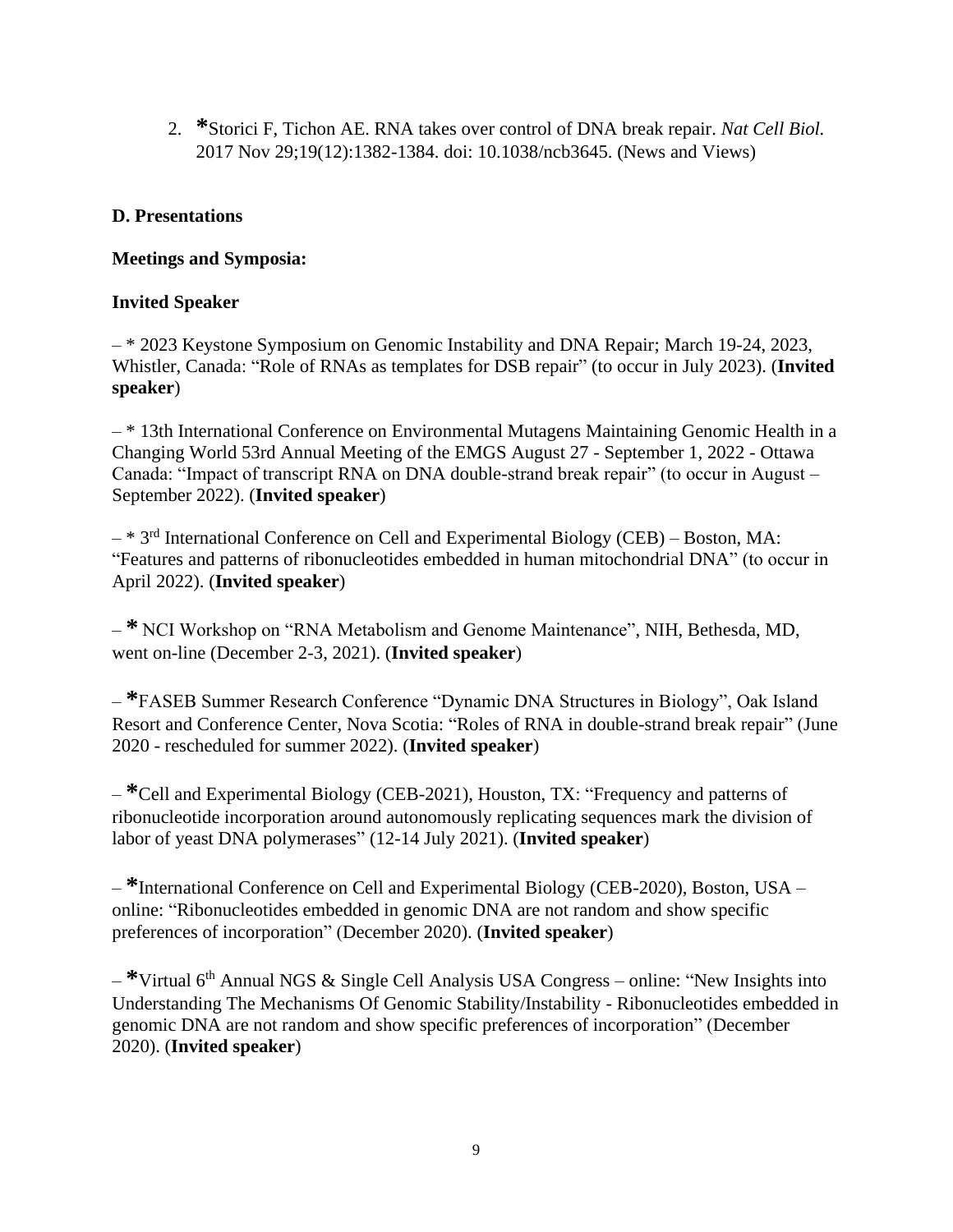– **\***Workshop, Discrete and Topological Models in Molecular Biology at University of South Florida in Tampa FL: "TBD" (May 2020 - cancelled). (**Invited speaker**)

– **\***EXPLORE Mini Symposium, Georgia Tech, Atlanta, GA: "The intimate connection between RNA and DNA" (Feb 2020). (**Invited speaker**)

– **\***4 th International Conference on Molecular Biology & Nucleic Acids, Chicago, IL "Distinct mechanisms of RNA-templated DNA repair and modification" (October 2019). (**Invited speaker**)

<sup>\*</sup>Keynote speaker at the 4<sup>th</sup> International Conference on New Horizons in Basic and Applied Science, Hurghada, Egypt: "Relationship between RNA and DNA in genome stability" (July 2019). (**Invited keynote speaker**)

- **\***Future Biotech Winter Retreat 2019 "Genome Function, Editing and Therapy", Saint Petersburg, Russia: Uncovering the relation between RNA and DNA in genome stability (Jan 2019). (**Invited speaker**)

- **\***1st Southern Genome Maintenance Conference, Mobile, AL: "Role of Rad52 in RNA-guided DNA repair and modification" (Oct. 2018). (**Invited speaker**)

- **\***Annual congress on CRISPR-Cas9 Technology, Boston, MA: "Uncovering the capacity of RNA to modify DNA in cells" (Oct. 2018). (**Invited, keynote speaker**)

- **\***EMBO Workshop on 'Keeping the peace between RNA and DNA: Cooperation and conflict management in genome maintenance' Institute of Molecular Biology (IMB) in Mainz, Germany: "RNA-mediated DNA repair and recombination with and without an induced break" (Oct. 2018). (**Invited**)

- **\***HHMI Science meeting, Janelia Research Campus in Ashburn, VA: "Uncovering the capacity of RNA to modify DNA in cells" (Sept. 2018). (**Invited**)

- **\***Nucleic Acids 2018 Conference, Toronto, Canada: "Mechanisms of RNA-guided DNA repair and modification" (August 2018). (**Invited, keynote speaker**)

- **\***The Indo-US Conference 6th EU-US Conference on Transcription, Chromatin Structure, DNA Repair and Genomic Instability, Bangalore, India: "DNA repair and modification guided by RNA" (March 2018). (**Invited**)

- **\***The 6th EU-US Conference on Repair of Endogenous DNA Damage, Udine, Italy: "DNA repair by template RNA" (Sept. 2017). (**Invited**)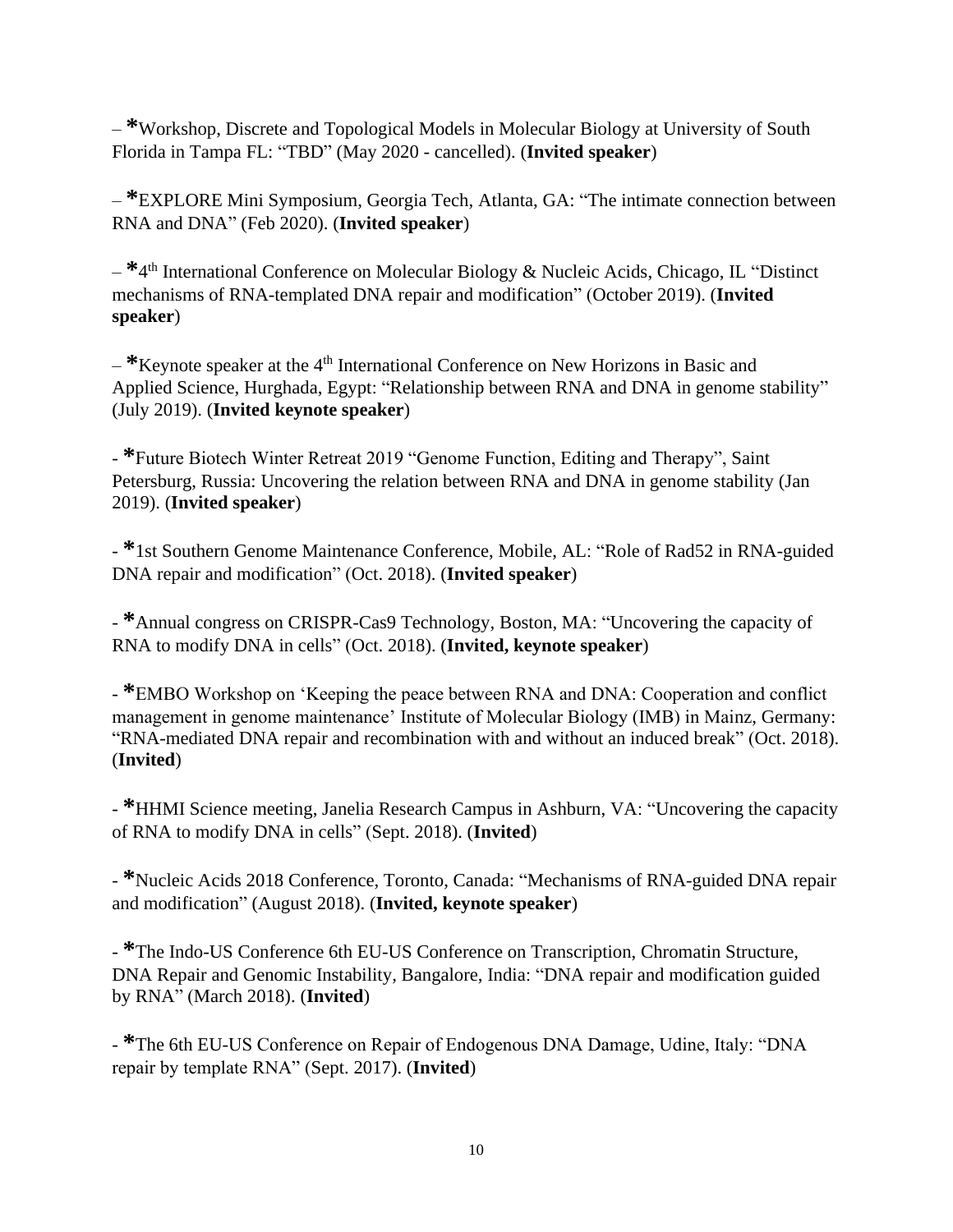- **\***The Fifth Annual Genome Engineering Workshop, Broad Institute in Cambridge, MA: "Mechanism and players of DNA double-strand break repair by RNA" (May 2017). (**Invited**)

- **\***Keystone Symposia on Genomic Instability and DNA Repair 2017, Santa Fe, New Mexico: "Double-strand break repair by transcript RNA is stimulated by Rad52 and requires limited end resection" (April 2017).

- **\***Revolutionizing Next-Generation Sequencing, a VIB Tools & Technologies Conference, Antwerp, Belgium (March 2017) declined (**Alli Gombolay**, PhD student did substitute). (**Invited**)

- **\***RNase H 2016, Kyoto, Japan: "A recombination mechanism of DNA break repair by transcript RNA" (Sept. 2016).

- **\***2016 Genome Engineering: The CRISPR/Cas9 Revolution meeting, Cold Spring Harbor, NY: "DNA double-strand break repair by RNA or DNA is more efficient in *cis* than in *trans*" (August 2016). (**Invited**)

- **\***RNA Nanotechnology Fusion Conference, Berkshire, United Kingdom: "Efficient repair of a DNA double-strand break by homologous template RNA in *cis*" (August 2016). (**Invited**)

- **\***FASEB Summer Research Conference on Dynamic DNA Structures in Biology, Saxtons River, Vermont: "Homology-driven DNA break repair by transcript RNA" (July 2016). (**Invited**)

- **\***Abcam, Mechanisms of Recombination 2016 conference, Alicante, Spain: "DNA doublestrand break repair by transcript RNA" (May 2016).

- **\***Gordon Research Conference on DNA Damage, Mutation and Cancer, Ventura, CA: "DNA self-repair by transcript RNA" (March 2016). (**Invited**)

- **\***101st Annual Meeting of the Southeastern Branch of the American Society of Microbiology, Kennesaw University, Kennesaw, GA: "Ribose-seq: an approach to capture and map ribonucleotides incorporated in genomic DNA" (Nov. 2015).

- **\***Radiation Research Society meeting 2015, Florida: "DNA break repair by transcript RNA" (Sept. 2015). (**Invited**)

- **\***RNAi China 2015, Kunshan City, China: "DNA self-repair by non-coding transcript RNA" (Sept. 2015). (**Invited**)

- **\***ChinaNano2015, Beijing, China: "TBD" (Sept. 2015). Declined. (**Invited**)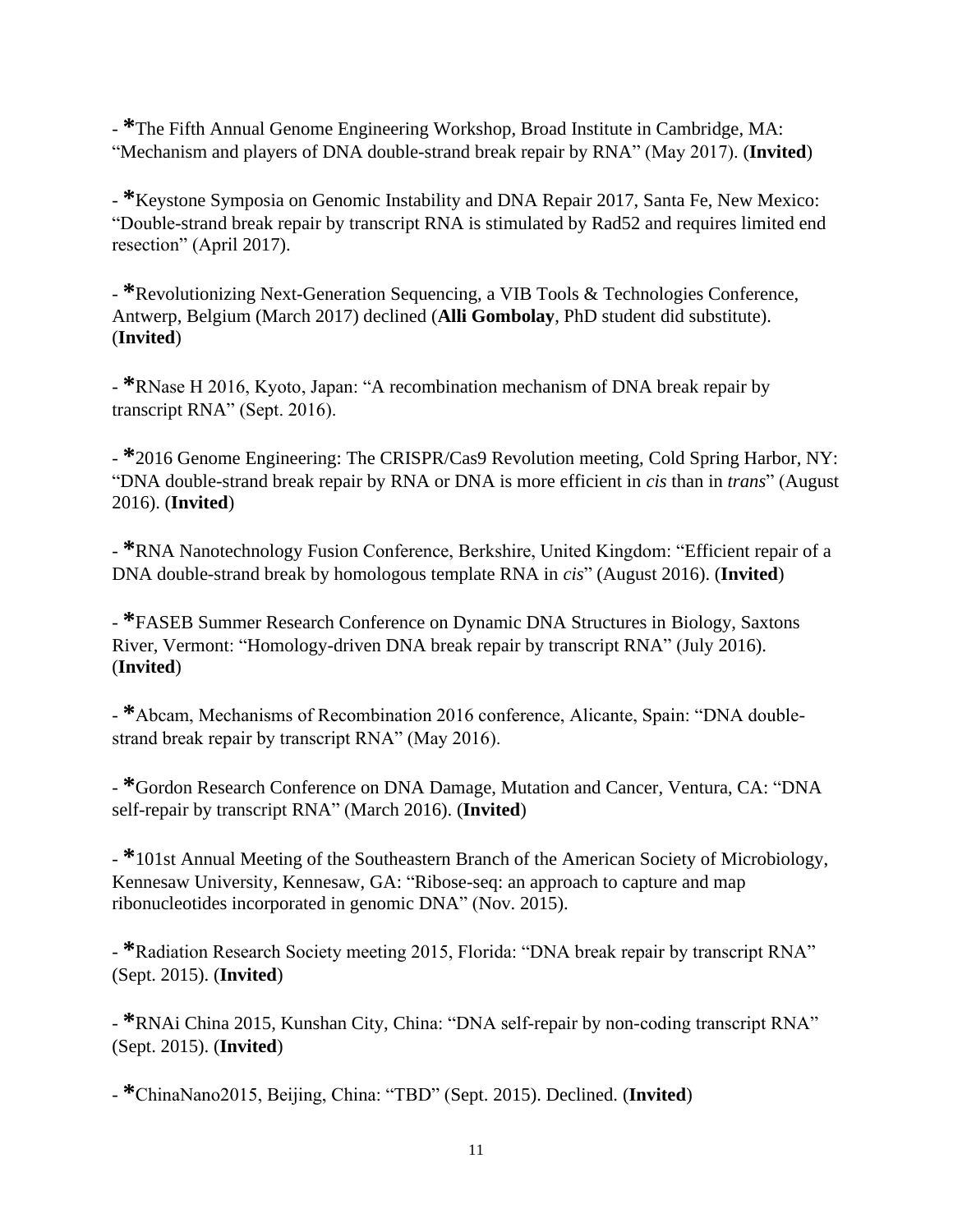- **\***FASEB Summer Research Conference on Genetic Recombination and Genome Rearrangement, Steamboat Springs, CO: "A mechanism of RNA-DNA recombination" (July 2015). (**Invited**)

- **\***Trends in RNA Biology, Minisymposium, Videoconference speaker: "The role of RNA in genome stability and modification" Binotech, Fatih University, Istanbul, Turkey (May 2015). (**Invited**)

- **\***Keystone Symposia Genomic Instability and DNA Repair X3/X4 2015, Whistler, British Columbia, Canada: "Double-strand break repair with transcript RNA" (March 2015). (**Invited**)

- **\***RNase H 2014, Warrenton, VA: "Defects in RNase H activity stimulate DNA break repair by cDNA and transcript RNA templates in yeast" (Sept. 2014).

- **\***Suddath Symposium 2014 on DNA Repair and Human Disease, Atlanta, GA: "Relationship between RNA and DNA in Genome Stability" (Feb. 2014). (**Invited**)

- **\***15th Annual Midwest Regional DNA Repair Symposium in Lexington, KY: "Transcript RNA-templated chromosomal double-strand break repair" (2013).

- **\***2013 International Conference of RNA Nanotechnology and Therapeutics in Lexington, KY: "DNA repair, modification and engineering by transcript RNA" (2013). (**Invited**)

- **\***RNase H 2012 Conference in Edinburgh, UK: "Chromosomal double-strand break repair with transcript RNA" (2012).

- **\***Gordon Research Conference on Mutagenesis, Salve Regina University, RI: "RNA transcriptdirected chromosomal double-strand break repair" (2012). (**Invited**)

- **\***School of Biology Retreat 2012, Helen, GA: "Role of RNA in genome stability" (2012). (**Invited**)

- **\***FASEB, Dynamic DNA structures in Biology, Saxtons River, VT: "RNA-mediated DNA modifications" (2012). (**Invited**)

- **\***Georgia Cancer Coalition, Macon, GA: "Resolution of RNA/DNA mispairs results from interplay between mismatch repair and RNase H functions" (2011). (**Invited**)

- **\***Keystone Symposia on DNA Replication and Recombination, Keystone, CO: "Resolution of RNA/DNA mispairs results from interplay between mismatch repair and RNase H functions" (2011).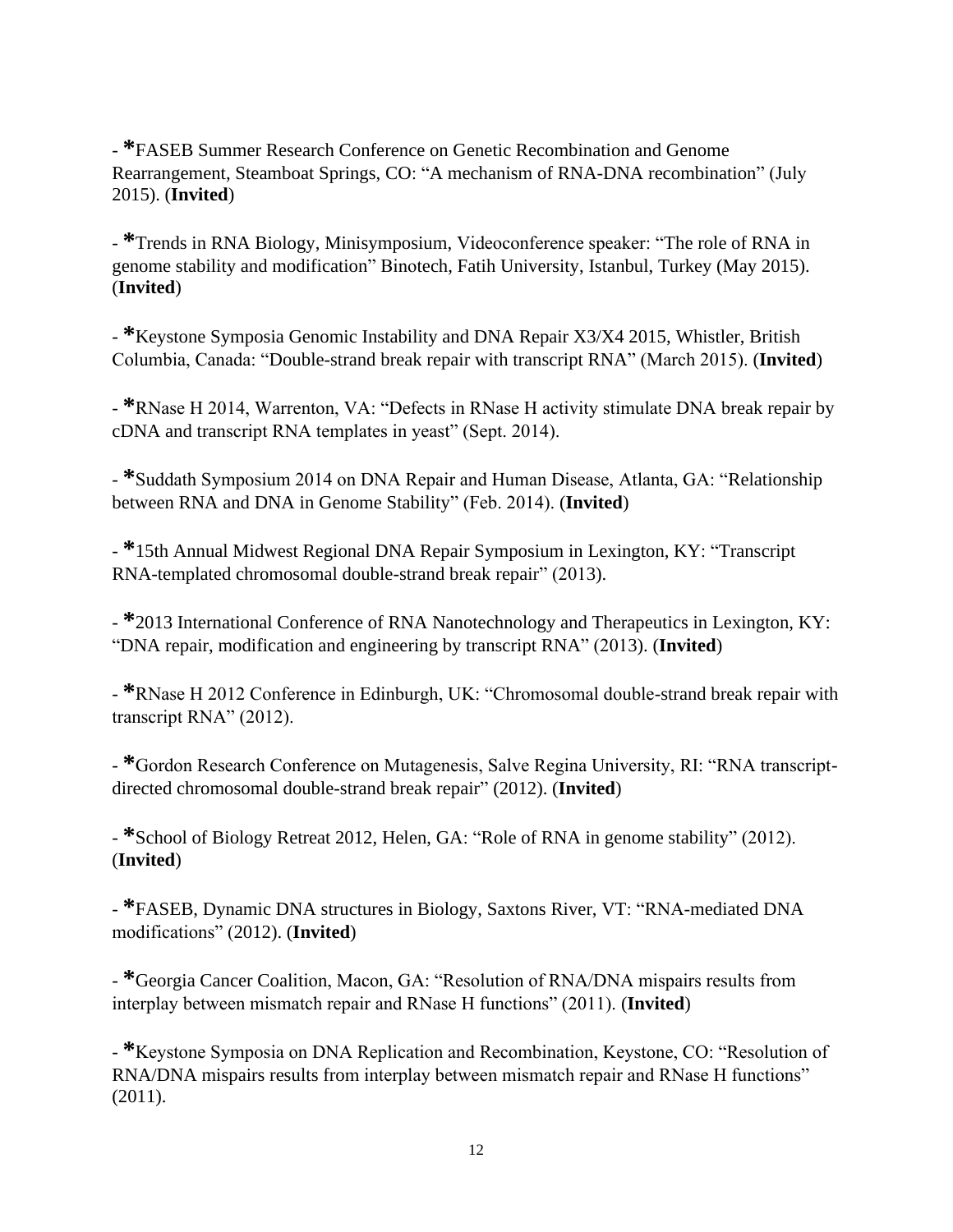- **\***IBB Industry Partners Symposium, Georgia Institute of Technology, Atlanta, GA: "Establishing molecular tools for genetic manipulations from yeast to human cells" (2010). (**Invited**)

- **\***Georgia Cancer Coalition, Athens, GA: "RNA-driven DNA modifications from bacteria to mammalian cells" (2009). (**Invited**)

- **\***Retreat of the Laboratory of Molecular Genetics at NIEHS, Durham, NC: "RNA-driven DNA modifications from bacteria to mammalian cells" (2009). (**Invited**)

- **\***South East Regional Yeast Meeting, Gatlinburg, TN: RNA-templated DNA repair" (2008).

- **\***Keystone Symposia on Mechanisms of DNA Replication and Recombination, Santa Fe, NM: "RNA-templated DNA repair" (2008).

- **\***Symposium on RNA Biology VII, University of North Carolina at Chapel Hill, NC: "RNAtemplated DNA repair" (2007).

- **\***Yeast Meeting Emory – Georgia Tech, Emory University, Atlanta, GA: "RNA-templated DNA break repair" (2007). (**Invited**)

- Gordon Research Conference on Mutagenesis, Newport, RI: "RNA can serve as a template for double-strand break repair and DNA synthesis within the chromosome" (2006). (**Invited**)

- American Society of Gene Therapy (ASGT) Meeting, Baltimore, MD; Late Braking Abstract presentation: "DNA repair and gene targeting to a chromosomal double-strand break with DNA and RNA oligonucleotides" (2006). (**Invited**)

- 2nd ICGEB Alumni Meeting, Trieste, Italy: "DNA repair and gene targeting with synthetic oligonucleotides" (2005). (**Invited**)

- South Eastern Regional Yeast Meeting (SERYM), Atlanta, GA: "Mechanism of double-strand break repair by single-strand oligonucleotides in yeast" (2005).

- Keystone Symposia on Mechanisms of DNA Replication and Recombination, Keystone CO: "Mechanism of double-strand break repair by single-strand oligonucleotides in yeast" (2005).

- DNA Repair Videoconference for the NIH DNA Repair Interest Group: "Addressing mechanisms of recombination and double strand break repair in yeast with targeted oligonucleotides and the delitto perfetto approach" (2004). (**Invited**)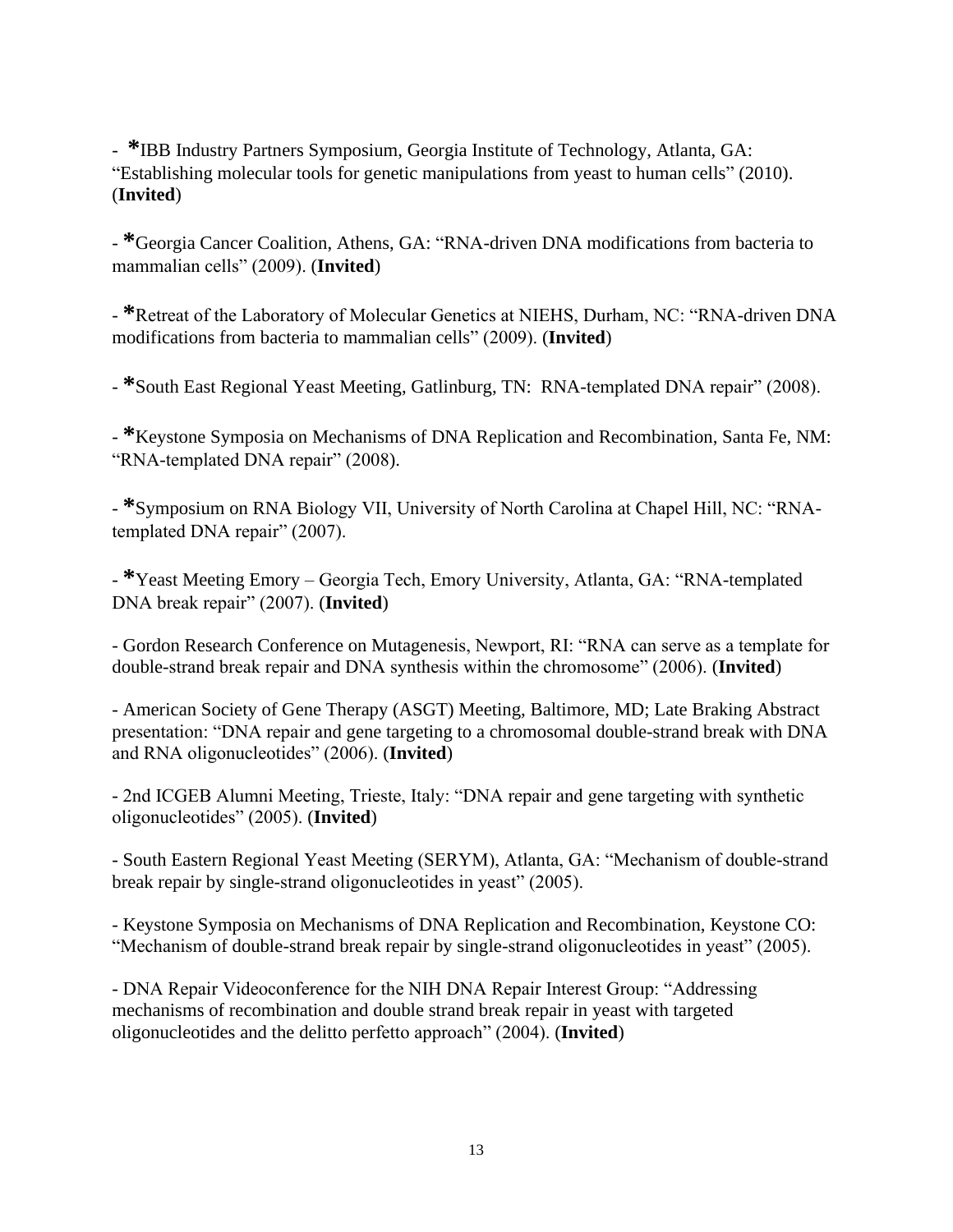- The Salk Institute DNA Replication and Genome Integrity Meeting; La Jolla, CA: "Targeting of oligonucleotides to a double-strand break occurs via a single-strand annealing pathway of recombinational repair" (2004).

- Sixth Annual Midwest DNA Repair Symposium; Lexington, Kentucky: "Targeting of oligonucleotides to a double-strand break occurs via a single-strand annealing pathway of recombination" (2004).

- Yeast Genetics and Molecular Biology Meeting, University of Wisconsin, Madison: "Delitto perfetto in vivo mutagenesis in Saccharomyces cerevisiae" (2002).

- XXth International Conference on Yeast Genetics and Molecular Biology, Prague: "In vivo site-directed mutagenesis using oligonucleotides: a versatile system for functional genomics" (2001).

- Yeast Genetics and Molecular Biology Meeting, University of Maryland, MD: "A marker rescue system for multiple gene disruption in the yeast Saccharomyces cerevisiae" (1998).

- Joint Congress of SIMGBM 1994, Pescara, Italy: "The role of the CDC6 gene on plasmid stability in the yeast Saccharomyces cerevisiae" (1994).

### **Invited Seminars at Universities and Institutions:**

- **\*** University of Texas Health Science Center at Houston, virtual seminar: "Ribonucleotides embedded in genomic DNA have specific preferences of incorporation" (to occur in February 2022).

- **\***National Institute of Environmental and Health Sciences (NIEHS), NIH, Research Triangle Park, NC: "Ribonucleotides embedded in genomic DNA are not random and show specific preferences of incorporation" (March 2021).

- **\***National Cancer Institute (NCI), NIH, Bethesda: "TBD" (spring 2020, rescheduled to occur in 2022).

- **\***Southeast Center for Mathematics and Biology (SCMB), Georgia Institute of Technology, Atlanta: "Modelling DNA-RNA interactions" (June 2019).

- **\***University of Southern California, Los Angeles: "Mechanisms of RNA-mediated genomic stability and instability" (March 2019).

- **\***Technical University of Denmark, Kongens Lyngby, Denmark: "Uncovering direct roles of RNA in genomic stability and instability" (Dec. 2018).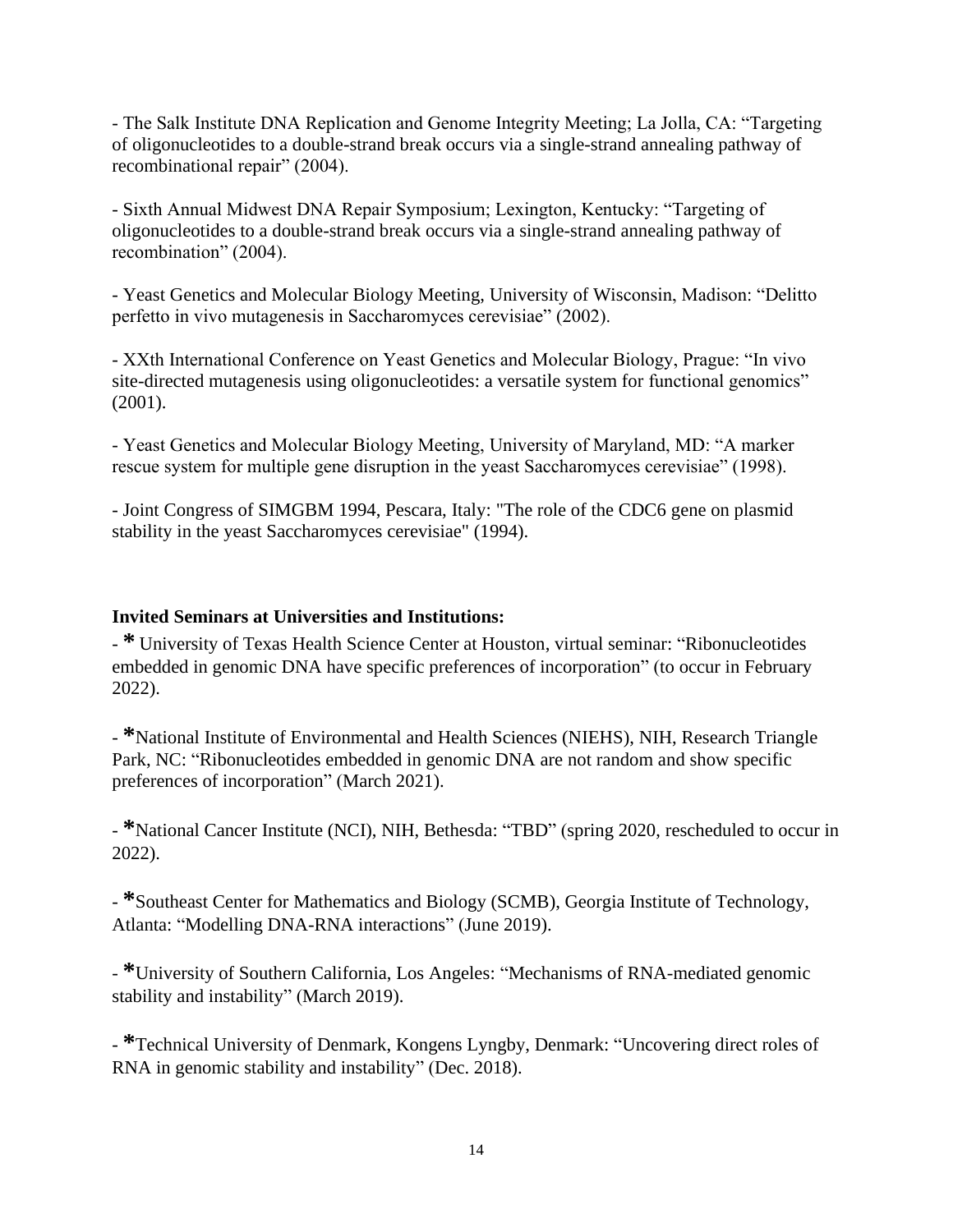- **\***The University of Hyderabad, Hyderabad, India: "RNA-mediated genomic stability and instability" (March 2018).

- **\***Saint Louis University School of Medicine, St. Louis, MO: "Mechanisms of RNA-driven genetic stability and instability" (Feb. 2018).

- **\***International Center for Genetic Engineering and Biotechnology, ICGEB, Trieste, Italy: "Discovering direct roles of RNA in genomic stability and instability" (Dec. 2017).

- **\***Morrow High School, Morrow, GA "DNA & RNA: Molecular Biology, Damage, Repair & Biotech" (November 2017).

- **\***Georgia Institute of Technology, Atlanta, GA: "Uncovering mechanisms of RNA-driven genomic stability and instability" (May 2017).

- **\***University of Virginia, Charlottesville, VA: "Central dogma reversed in the process of DNA double-strand break repair by RNA" (May 2017).

- **\***The NCI's Center for Cancer Research (CCR) - RNA Biology Seminar Series, NCI-Frederick, MD: "Mechanisms and players of DNA double-strand break repair by RNA" (May 2017).

- **\***Winship Cancer Institute of Emory University, Atlanta, GA: "Transcript RNA as template for DNA double-strand break repair via homologous recombination" (October 2016).

- **\***University of North Carolina at Chapel Hill (UNC), Chapel Hill, NC: "Central dogma reversed to repair DNA by RNA" (April 2016).

- **\***Southern Illinois University, School of Medicine, Carbondale, IL: "DNA repair and recombination with transcript RNA" (March 2016).

- **\***Presentation to the College of Science Dean, Georgia Tech: "Central dogma reversed to repair DNA by RNA" (Feb. 2016).

- **\***Instituto Gulbenkian de Ciência, Oeiras, Portugal: "A mechanism of DNA double-strand break repair by transcript RNA" (December 2015).

- **\***Drexel University, Philadelphia, PA: "RNA transcript-templated repair of DNA double-strand breaks" (December 2015).

- **\***Arabia Mountain High School, Lithonia, GA: "DNA Damage and Repair" (November 2015).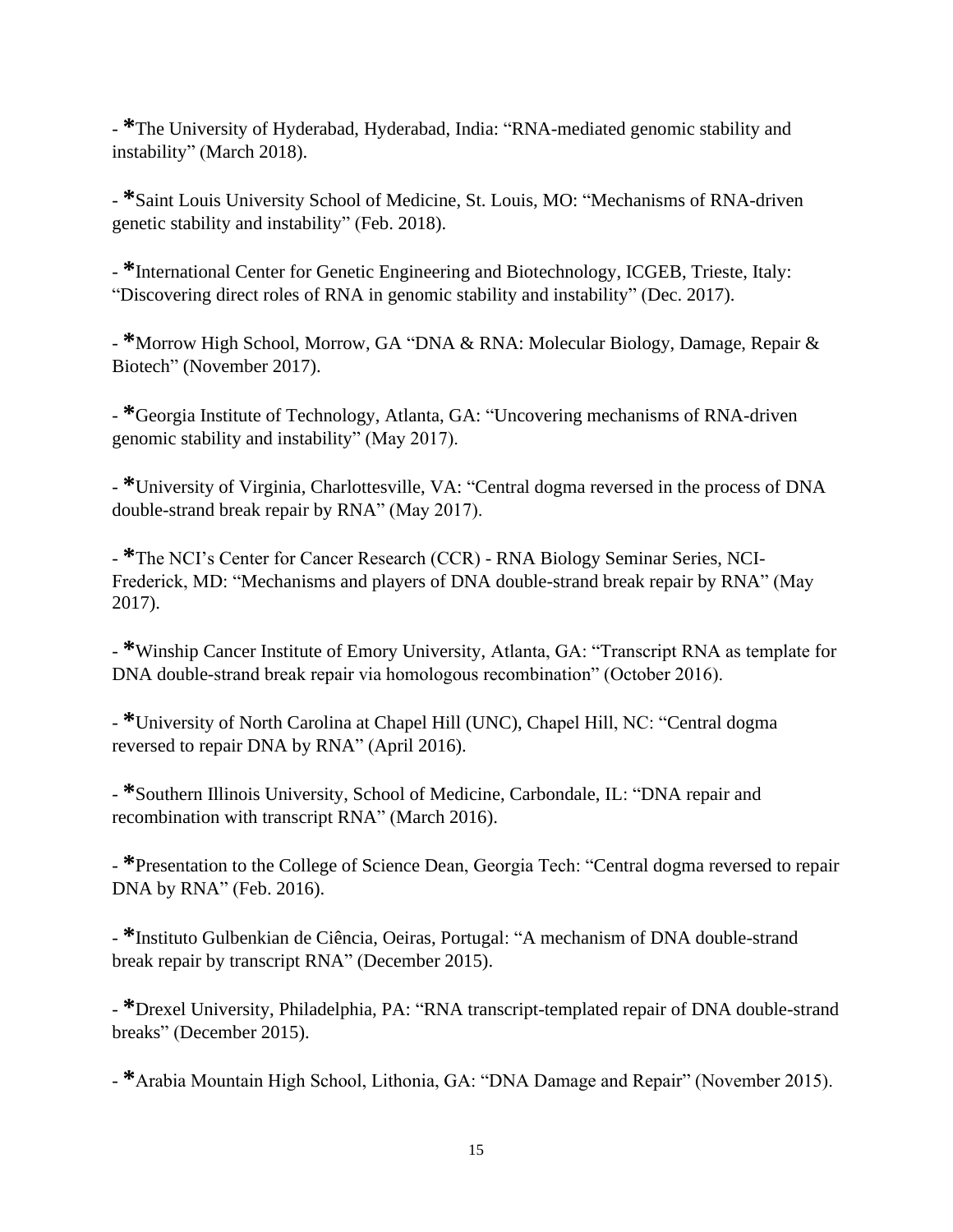- **\***Department of Genetics and Biochemistry at Clemson University in Clemson, SC: "Homology-driven DNA double-strand break repair by transcript RNA" (April 2015).

- **\***Université Laval, Quebec City, Quebec, Canada: "Mechanism of DNA double-strand break repair by transcript RNA via homologous recombination" (February 2015).

- **\***University of Milano, Italy: "A mechanism of DNA double-strand break repair mediated by transcript RNA" (December 2014).

- **\***Purdue University, West Lafayette, IN: "Transcript RNA is recombinogenic and promotes genome integrity" (October 2014).

- **\***University of Udine, Udine, Italy "A mechanism how RNA impacts genomic DNA stability" (2013).

- **\***University of Nova Gorica, Nova Gorica, Slovenia "DNA damage and repair mediated by RNA" (2012).

- **\***Georgia Institute of Technology, Blended Research @ the Library, Manipulating Cells, Innovative Research at Georgia Tech, Atlanta, GA "Engineering the genome with DNA and RNA" (2012).

- **\***Georgia Institute of Technology, IBB Breakfast Club, Atlanta, GA "Mechanisms of RNAdriven DNA modification and repair" (2012).

- **\***Institute of Molecular Cancer Research, University of Zurich, Zurich, Switzerland: "Mechanisms of information flow from RNA to DNA" (2011)

- **\***Cancer Genetics and Epigenetics, Winship Cancer Institute of Emory University, Atlanta, GA: Resolution of RNA/DNA mispairs results from interplay between mismatch repair and RNase H functions" (2010).

- **\***International Aicardi-Goutieres Syndrome Association (IAGSA), 'C. Mondino Institute of Neurology' Foundation, Pavia, Italy: "Flow of genetic information from RNA to DNA, from bacteria to human cells" (2009).

- **\***Integrative BioSystems Institute & The Wallace H. Coulter Department of Biomedical Engineering at Georgia Tech and Emory University, Atlanta, GA: "Flow of genetic information from RNA to DNA, from bacteria to human cells" (2009).

- **\***Department of Biochemistry, Emory University, Atlanta, GA: "RNA-driven DNA modifications from bacteria to human cells" (2009).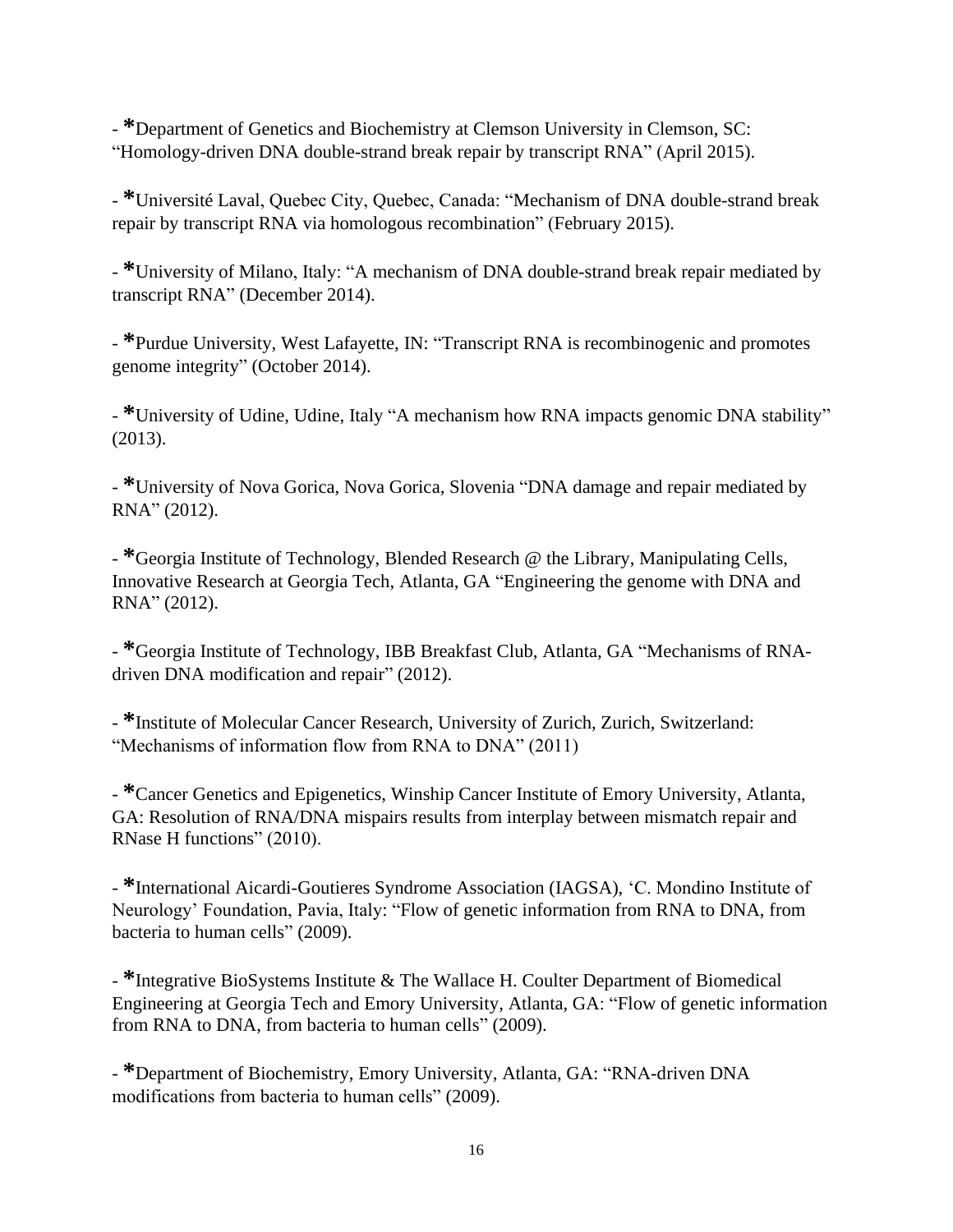- **\***Eppley Institute for Research in Cancer, Nebraska Medical Center, Omaha, NE: "RNA-driven DNA modifications from bacteria to mammalian cells" (2009).

- **\***Centre for Integrative Biology, CIBIO, University of Trento, Italy: "RNA-driven DNA modifications from bacteria to mammalian cells" (2008).

- **\***Scuola Normale Superiore di Pisa, Area della Ricerca CNR di Pisa, Italy: "DNA break repair with DNA or RNA" (2007).

- **\***National Institute for Cancer Research, IST, Genoa, Italy: DNA break repair with DNA or RNA" (2007).

- **\***Cancer Genetics and Genomic Instability (CGGI) Program, Winship Cancer Center, Emory University. Atlanta, GA: "DNA break repair and gene targeting" (2007).

- Cystic Fibrosis Center University of North Carolina, Chapel Hill, NC: "Healing chromosomal breaks and mutations with DNA and RNA oligonucleotides" (2006).

- Istituto Tumori Toscano, Firenze, Italy: "DNA repair and gene targeting with synthetic oligonucleotides" (2005).

## **E. Grants and Contracts:**

# Active:

## **E1. As Principal Investigator**

- **\***Mechanisms of RNA-mediated genomic stability and instability, Howard Hughes Medical Institute Faculty Scholars Award (Francesca Storici, PI); HHMI 55108574 (November 1, 2016- October 31, 2022; \$1,500,000); Storici's Share: 100%

- **\***Ribose-seq profile and analysis of ribonucleotides in DNA of oxidatively-stressed and cancer cells (Francesca Storici, PI; Gianluca Tell, subcontract co-Investigator); NIH, NIEHS R01 ES026243 (August 1, 2016-April 30, 2022; \$1,405,325) Storici's Share: ~73% (~\$1,000,000)

- **\*** Decoding the cryptic language of ribonucleotide incorporation in human nuclear DNA (Francesca Storici, PI); Mathers Foundation AWD-002589 (July 1, 2021-June 30, 2024; \$300,000) Storici's Share: 100%.

- **\*** Deciphering the cryptic language of ribonucleotide incorporation in human nuclear DNA (Francesca Storici, PI); W. M. Keck Foundation (August 1, 2021-July 31, 2024; \$1,000,000) Storici's Share: 70%.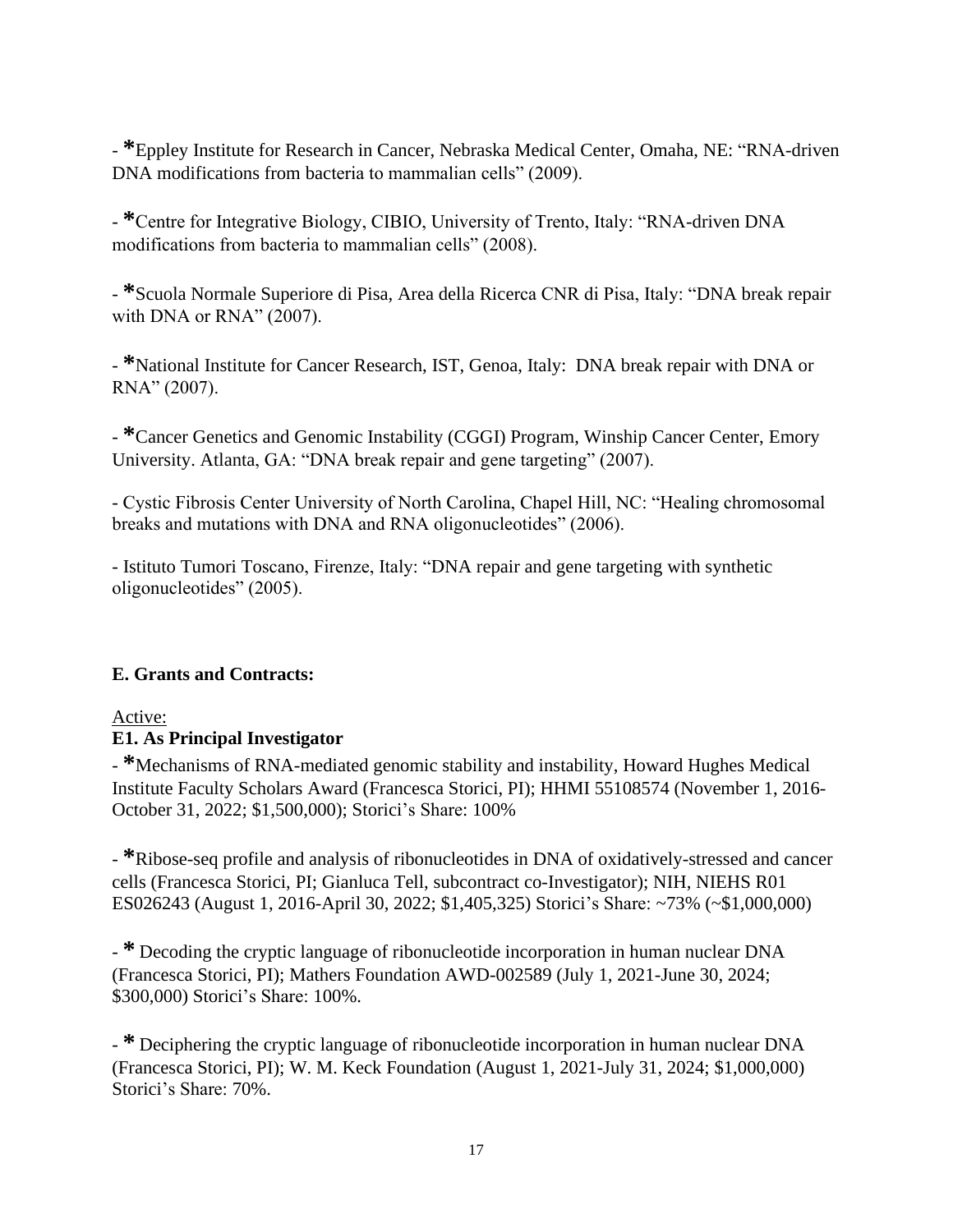# **E2. As Co-Principal Investigator**

- None

# **E3. As Senior Personnel or Contractor**

- **\***Southeast Center for Mathematics and Biology (SCMB), (Francesca Storici, Senior Investigator); NSF, DMS-1764406 and Simons Foundation, 594594 (08/01/2018 - 07/31/2023; \$9,970,978) Storici's Share: ~7%

## Completed:

# **E1. As Principal Investigator**

- **\***Mechanisms of RNA-DNA recombination (Francesca Storici, PI); NSF, MCB-1615335; (August 15, 2016-July 31, 2020; \$690,000) Storici's Share: 100%

- **\***RNA-mediated DNA break repair (Francesca Storici, PI; Alexander Mazin, subcontract co-Investigator); NIH, NIGMS R01 GM115927 (August 1, 2015-July 31, 2020; \$1,170,283) Storici's Share: ~72% (~\$840,000)

- **\***CONFERENCE: Southeastern Regional Yeast Meeting to be held April 12-14, 2019 (Francesca Storici, PI); National Science Foundation, NSF, MCB-1928746 (April 1, 2019-March 31, 2020; \$7,300)

- **\***Physical detection and mechanical properties of ribonucleotides embedded in DNA (Francesca Storici, PI; Elisa Riedo, Co-PI); IBSI Systems Biology Pilot Grant Competition (IBSI-4) (August 1, 2010-July 31, 2011; \$30,000) Storici's Share: ~67% (~\$20,000)

- **\***Development of a protein driven gene targeting technology (Francesca Storici, PI; David Shaffer, subcontract co-Investigator); NIH, NIBIB R21 EB9228 (April 1, 2009-March 31, 2012; \$410,216) Storici's Share: ~70% (~\$287,000)

- **\***Development of aptamers for gene targeting (Francesca Storici, PI); GT-FIRE Award (March 14, 2011-June 30, 2012; \$40,000) Storici's Share: 100%

- **\***Mechanisms of RNA/DNA Hybrid Stability and of Information Flow from RNA to DNA in Yeast Cells (Francesca Storici, PI); NSF (MCB-1021763) (September 1, 2010-August 31, 2014; \$680,000) Storici's Share: 100%

- **\***Distinguished Cancer Scholar Award "Genome-wide profiling and comparative analysis of ribonucleotide incorporation in prokaryotic and eukaryotic DNA" (Francesca Storici, PI); Georgia Cancer Coalition/ Georgia Research Alliance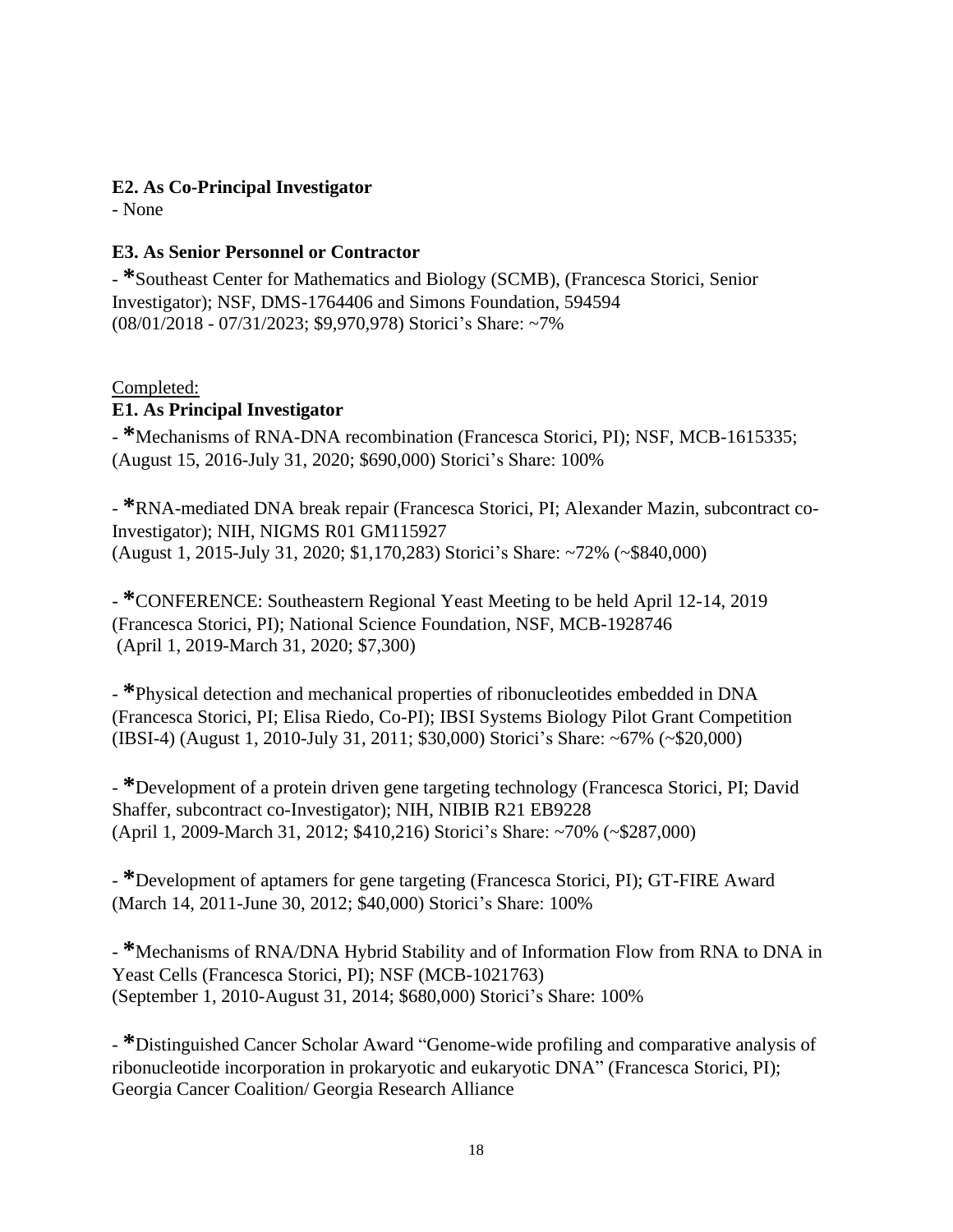(July 1, 2007-June 30, 2015; \$250,000) Storici's Share: 100%

- **\***School of Biology 2015 Abell Fellow Grant Award from the Bennie H. and Nelson D. Abell Endowment Fund (Francesca Storici, PI) (January 1, 2015-December 31, 2015; \$40,000) Storici's Share: 100%

- **\***Detecting and quantifying ribonucleotides formed by oxidation of deoxyribose in DNA (Francesca Storici, PI); Integrative Cancer Research Center (ICRC) of Georgia Tech (May 3, 2019-June 30, 2019; \$8,000) Storici's Share: 100%

## **E2. As Co-Principal Investigator**

- **\***Petite Interdisciplinary Research Seed Grant (12456H2) "Ribonucleotide incorporation into microbial DNA in the wild: profile, seasonal dynamics and role in adaptation to environmental perturbations" (Francesca Storici and Kostas Konstantinidis, Co-PIs) (July 1, 2015-June 31, 2016; \$25,000 total). Storici's Share: 50% (\$12,500)

- **\***RNA-templated DNA repair and editing in neuronal cells, 12456H2 (co-PIs: Francesca Storici and Philip Santangelo); Petit Institute Interdisciplinary Seed Grant, Georgia Tech (July 1, 2016-December 31, 2018; \$100,000) Storici's Share: 50% (~\$50,000)

## **E3. As Senior Personnel or Contractor**

## **E4. As Pending Proposals**

### **E5. Proposals Submitted but Not Funded** (last two years)

- \*URoL:Epigenetics 1: "The Effect of Ribose Incorporation in DNA on Gene Expression" (Francesca Storici and Natasha Jonoska, PIs); NSF (September 1, 2021-August 31, 2024; \$333,000) Storici's Share: 67%

## **F. Other Scholarly and Creative Accomplishments**

### **Patents:**

- Storici, F., Resnick, M.A., and Lewis, K. L. A versatile system for in vivo site-directed mutagenesis with oligonucleotides. Filed July 26, 2002 (PCT International Application PCT/US02/23634).

- **\***Storici, F., **Ruff, P**. Aptamer-driven gene targeting. GTRC-6757, 2014. Provisional patent # US 9,944,933 B2 Apr. 17, 2018.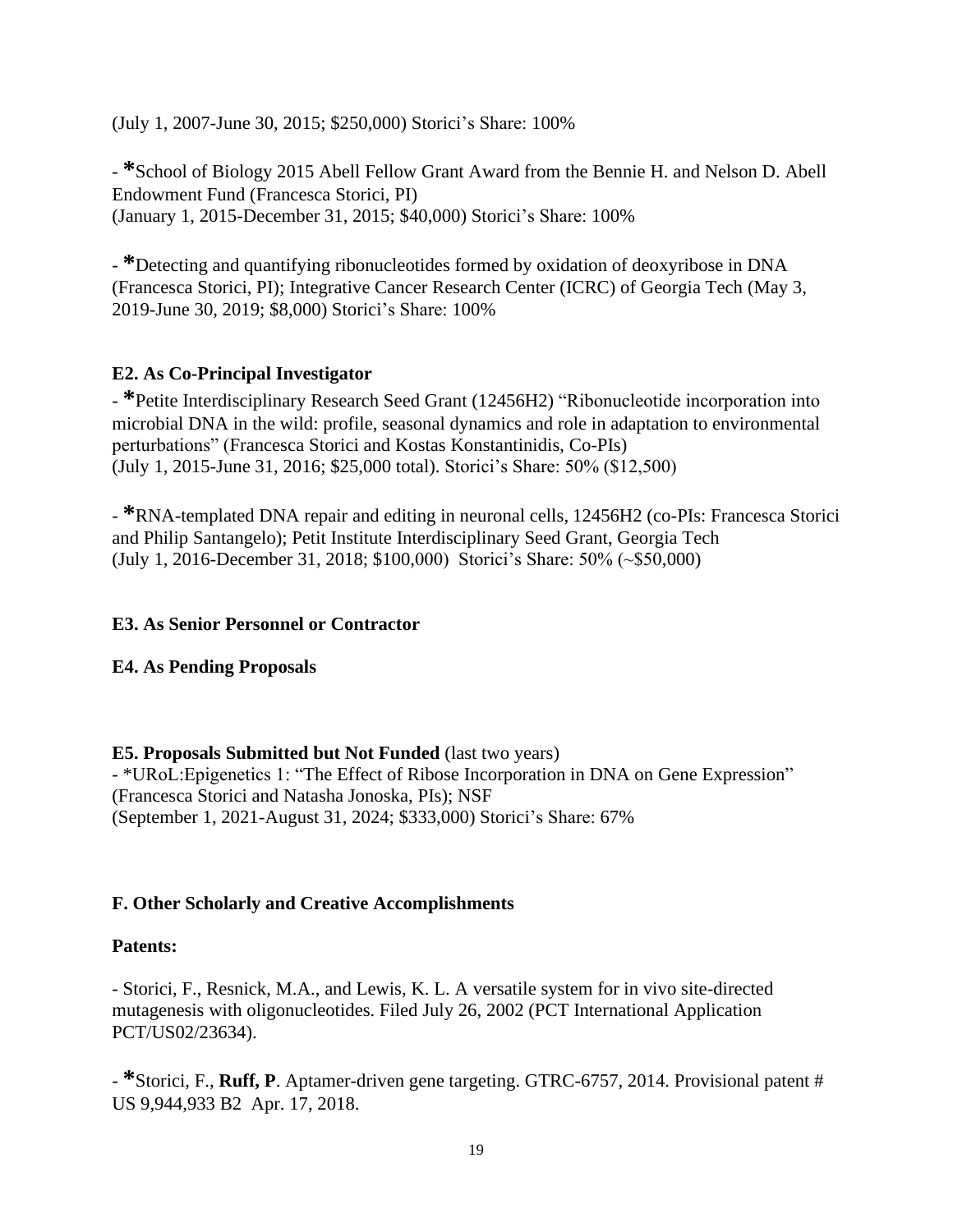- **\***Storici, F., Hesselberth, J.R., and **Koh, K. D**. Methods to detect Ribonucleotides in deoxyribonucleic acids. GTRC-6522, 2013; U.S. 10,787,703 B1 Sep. 29, 2020. <https://uspto.report/patent/grant/10,787,703>

- **\*Gombolay, A**., Vannberg, F., and Storici, F. Ribose-Map, GTRC ID# 7493 (Invention disclosure for new software for analysis or ribose-seq data) 01/11/2017.

### **G. Societal and Policy Impacts**

- Research provided/provides broad implications to many fields of biological sciences

- Research provided/provides direct opportunities for diverse young researchers in the STEM fields
- Mentoring of personnel at all levels in the lab
- Educational training of many students via teaching
- Integration of research and education

- Developed outreach initiative for supporting interest and participation in science of high-school students from underrepresented groups

- Visited high schools and made lectures and practice training to students and teachers
- Made many presentations of the research and divulgated research via many publications
- Wrote book chapters and edited books to better divulgate scientific knowledge and methods
- Hosted general public for lab visits
- Worked as meeting/conference organizer of conferences

### **H. Other Professional Activities**

N/A

### **V. Teaching Experience:**

#### **A. Courses Taught** (last 10 years, since 2011)

| Course number                         | Course title                  | # Of students |
|---------------------------------------|-------------------------------|---------------|
|                                       |                               |               |
| <b>BIOS 4560/ BIOL</b>                | RNA Biology and Biotechnology | 30            |
| 8560‡                                 |                               |               |
| BIOL 4590B/BL                         | Research Project Lab          | 18            |
| <b>BIOS 4560/ BIOL</b>                | RNA Biology and Biotechnology | 19            |
| 8803‡                                 |                               |               |
| BIOL 48031/88031                      | RNA Biology and Biotechnology | 19            |
| BIOL 4802 $\ddagger$ /8802 $\ddagger$ | RNA Biology and Biotechnology | 20            |
| BIOL 4803B‡/8803B‡                    | RNA Biology and Biotechnology | 17            |
|                                       |                               |               |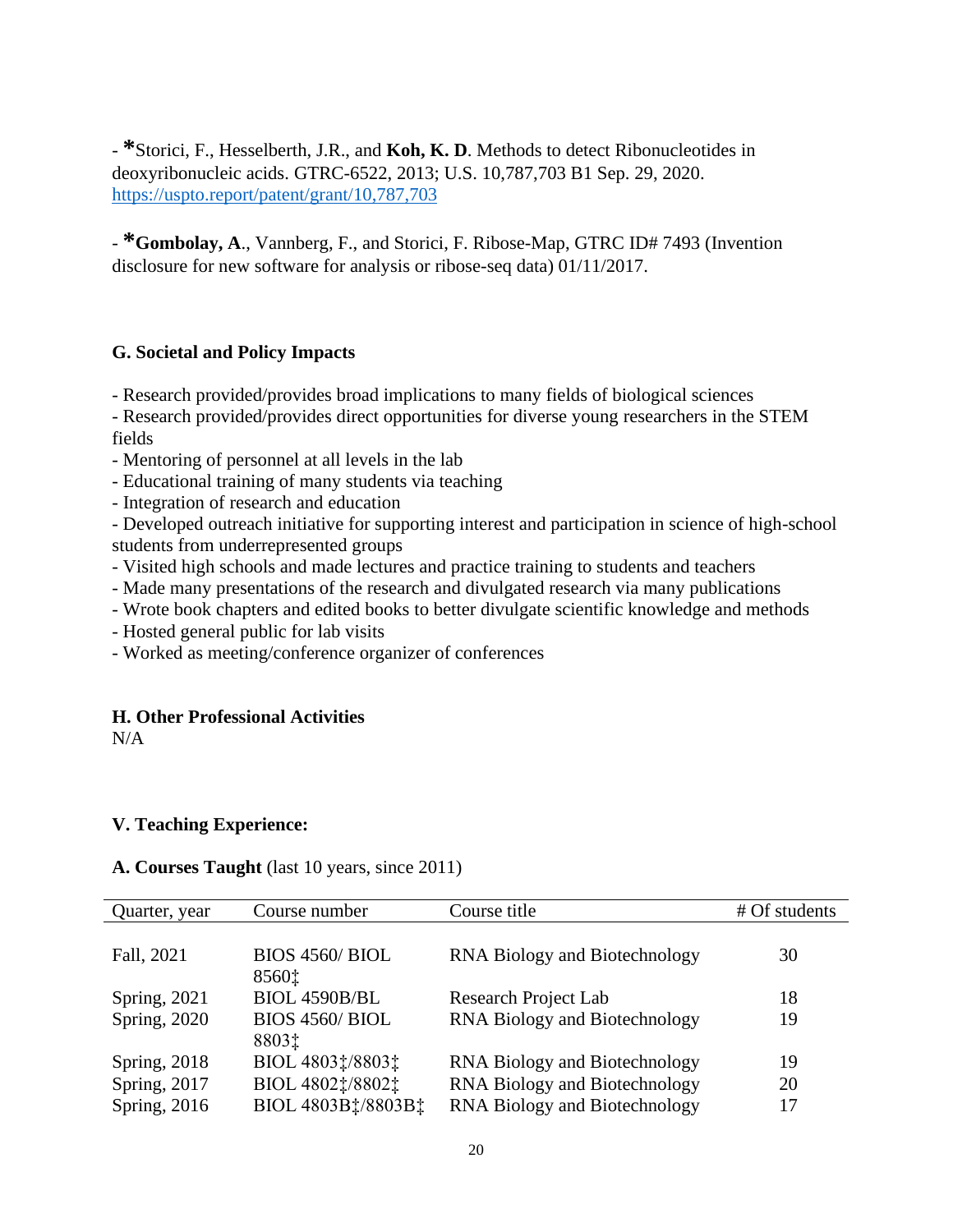| Fall, 2015   | 4590C‡            | Research Project Lab                 | 9  |
|--------------|-------------------|--------------------------------------|----|
| Spring, 2015 | BIOL 4668/7668    | <b>Eukaryotic Molecular Genetics</b> | 12 |
| Spring, 2015 | <b>BIOL 7964</b>  | <b>Advances in Genetics</b>          | 4  |
| Fall, 2014   | <b>BIOL 4590C</b> | Research Project Lab                 | 6  |
| Spring, 2014 | BIOL 4668/7668    | <b>Eukaryotic Molecular Genetics</b> | 29 |
| Spring, 2014 | <b>BIOL 7964</b>  | <b>Advances in Genetics</b>          | 9  |
| Fall, 2013   | <b>BIOL 4590C</b> | Research Project Lab                 | 13 |
| Spring, 2013 | BIOL 4668/7668    | <b>Eukaryotic Molecular Genetics</b> | 24 |
| Spring, 2013 | <b>BIOL 7964</b>  | <b>Advances in Genetics</b>          | 12 |
| Fall, 2012   | <b>BIOL 4590C</b> | Research Project Lab                 | 11 |
| Spring, 2012 | BIOL 4668/7668    | <b>Eukaryotic Molecular Genetics</b> | 38 |
| Spring, 2012 | <b>BIOL 7964</b>  | <b>Advances in Genetics</b>          | 7  |
| Fall, 2011   | <b>BIOL 4590C</b> | Research Project Lab                 | 11 |
| Spring, 2011 | BIOL 46681/76681  | <b>Eukaryotic Molecular Genetics</b> | 18 |

‡These lectures have not been shared with other faculty. Others have been shared with another faculty member each semester (either Dr. Yury Chernoff or Kirill Lobachev, or both). Not listed above are undergraduate research, MS and doctoral thesis supervision, etc.

### **B. Individual Student/Personnel Guidance**

### **Graduate Students Supervised:**

### **B1. PhD Students**

2007-2011 Ying Shen (PhD, graduated) Georgia Tech, Biology Graduated in Fall 2011, Thesis "Studies on the Mechanisms of RNA-Driven DNA Repair and Modification" 2012-2014 Postdoctoral fellow at Boston University, 2014-2017 Bioinformatician Scientist at Stanford University; 2016-2018 Bioinformatician at biotech company Veracyte, San Francisco, CA; 2018-present Staff Data Scientist, Adara, San Francisco, CA.

2008-2013 Samantha Stuckey (PhD, graduated) Georgia Tech, Biology Graduated in Spring 2013, Thesis "Gene targeting at and distant from DNA breaks in yeast and human cells" 2013 Postdoctoral position at the Center for Disease Control (CDC); present Associate Service Fellow, CDC.

2008-2013 Patrick Ruff (PhD, graduated) Georgia Tech, Biology Graduated in Summer 2014, Thesis "Protein-assisted targeting of genes in yeast and human cells" 2014-2016 Postdoctoral fellow at Columbia University, NY; 2016-present Lead Scientist at Booz Allen Hamilton, NY.

2009-2015 Kyung Duk Koh (PhD, graduated) Georgia Tech, Biology Graduated in Spring 2015, Thesis "Repair, consequences, and profile of ribonucleotides in DNA" 2015-present Postdoctoral fellow at University of California San Francisco (UCSF).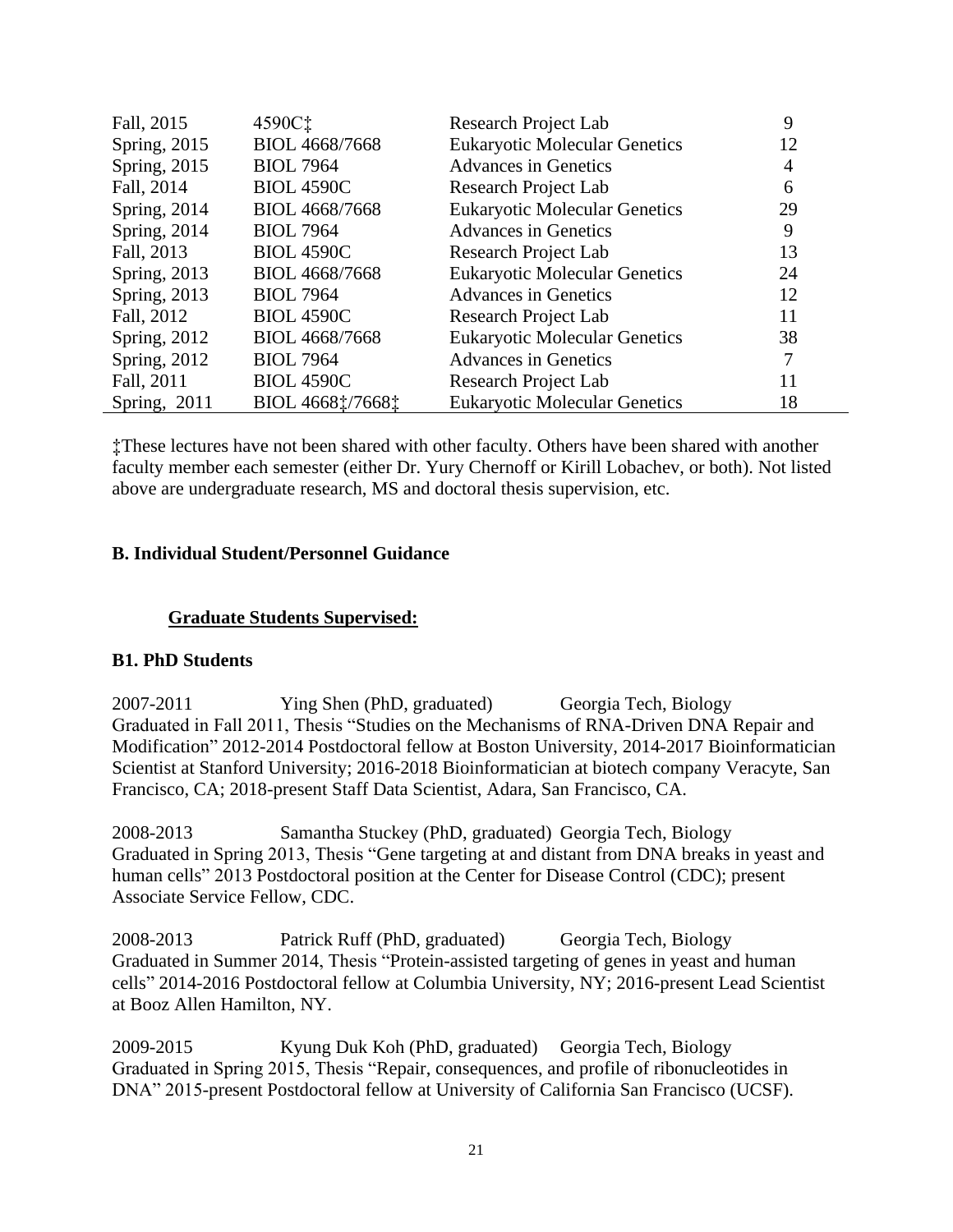Fall 2011-May 2017 Havva Keskin Georgia Tech, Biology PhD Candidate; graduated in Spring 2017 thesis "Mechanisms of RNA-templated DNA doublestrand break repair"; May 2017-present Postdoctoral fellow Storici lab at Georgia Tech; from Sept. 2017 Postdoctoral fellow Emory University in Department of Neuro-Oncology. Since 2018 she is Research Associate at Omega Bio-tek, in GA.

2012, 2013-2018 Sathya Balachander Georgia Tech, Biology Successfully defended, worked as postdoctoral fellow in the lab, joined in Aug 2019 University of Alabama at Birmingham as Licensing Associate.

2014-2020 Chance Meers Georgia Tech, Biology Successfully defended PhD. Will move to Columbia Univ. in New York for a postdoctoral position (Dr. Samuel Sternberg lab).

Spring 2015-2018 Matilde Clarissa Malfatti University of Udine (Italy) Advisor Dr. G. Tell, Udine University; Co-advisor Storici (Matilde spent 6 months Feb-Aug. 2015 in Storici's lab). She graduated in 2018.

Fall 2015-present Alli Gombolay Georgia Tech, Bioinformatics Passed first Committee Meeting, preparing for QE.

Fall 2015-present Young Kyu Jeon Georgia Tech, Biology Was Master student 2015-2016; in Fall 2016 switched to PhD program in Biology; currently Passed QE.

| Fall 2016-present<br>Preparing for QE                            | Taehwan Yang     | Georgia Tech, Biology        |
|------------------------------------------------------------------|------------------|------------------------------|
| Fall 2017-present<br>In his second year, preparing for QE.       | Penghao Xu       | Georgia Tech, Bioinformatics |
| Fall 2018<br>Completed first semester.                           | Zahra Ali        | Georgia Tech, Bioinformatics |
| Fall 2019-present<br>Started as Ph.D. Student in Bioinformatics. | Deepali Kundnani | Georgia Tech, Bioinformatics |
| Fall 2021-present<br>Started as Ph.D. Student in Bioinformatics. | Yilin Lu         | Georgia Tech, Biology        |
| Fall 2021-present<br>Started as Ph.D. Student in Bioinformatics. | Mo Sun           | Georgia Tech, Bioinformatics |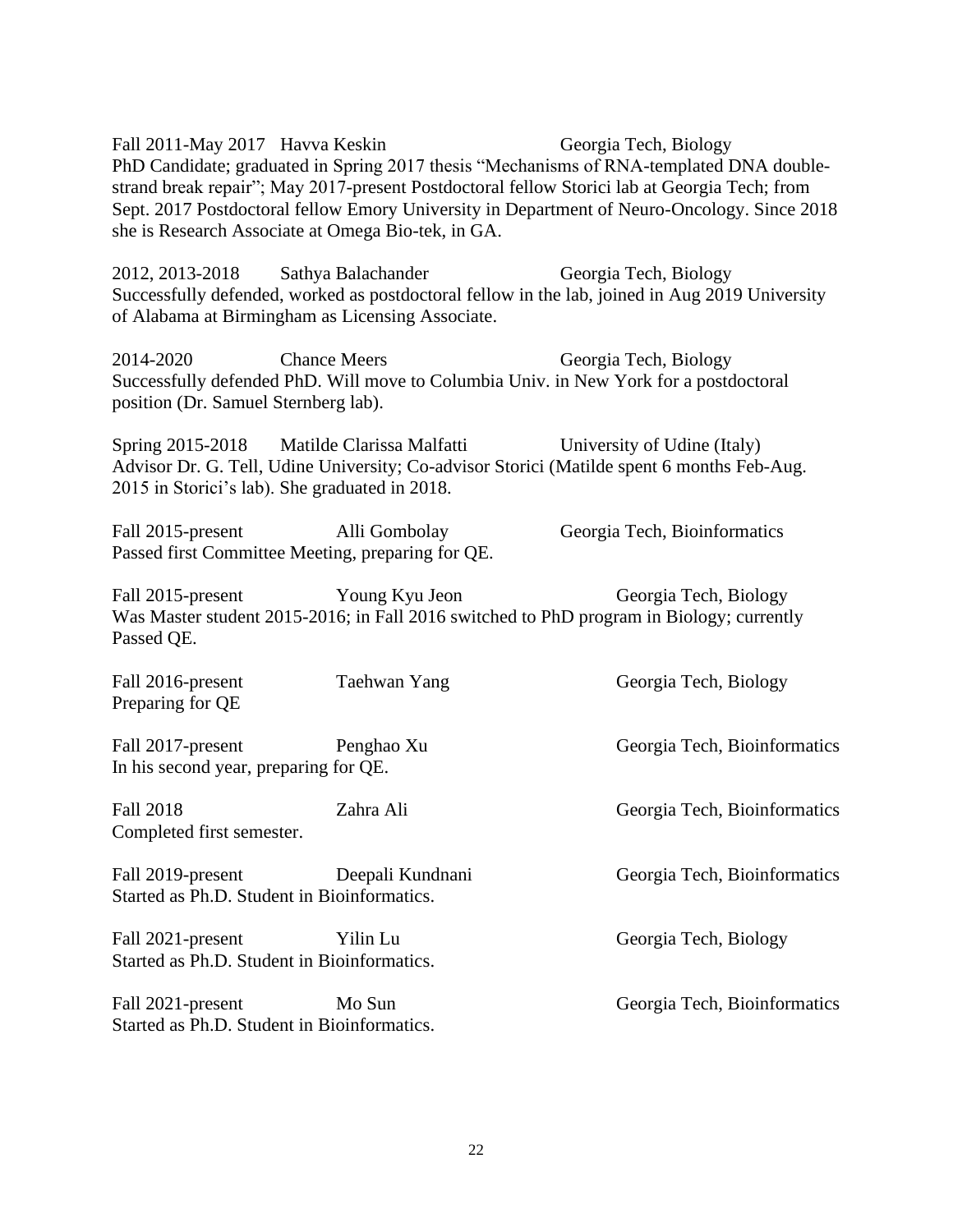#### **B2. Master Students**

2012-2014 Taehwan Yang (graduated) Georgia Tech, Biology Graduated in Spring 2014, Thesis "Understanding the relation between RNases H and retrotransposition activity in the context of the Aicardi-Goutières syndrome (AGS)" 2014-2016 PhD student Dr. Shin, Georgia Tech; 2016-present PhD student Storici's group Bio. Sci. Georgia Tech.

2014-2015 Gayathri Pratap Kurup (graduated) Georgia Tech, Bioinformatics Master Non-thesis, Graduated Spring 2015. Currently QA Analyst, Acadia Technologies.

| Spring 2016-2017<br><b>Rotation Master student</b>              | Yiqiuyi Liu     | Georgia Tech, Biology        |
|-----------------------------------------------------------------|-----------------|------------------------------|
| Fall 2019<br>Rotated as M.S. Student in Bioinformatics.         | Xin Hang        | Georgia Tech, Bioinformatics |
| Fall 2019-2020<br>Started as M.S. Student in Bioinformatics.    | Paarth Parekh   | Georgia Tech, Bioinformatics |
| Fall 2021-present<br>Started as M.S. Student in Bioinformatics. | Ashlesha Gogate | Georgia Tech, Bioinformatics |
| Fall 2021-present<br>Started as M.S. Student in Bioinformatics. | Kirti Chhatlani | Georgia Tech, Bioinformatics |
| Fall 2021-present<br>Started as M.S. Student in Biology.        | Catherine Kania | Georgia Tech, Biology        |
| Fall 2021-present<br>Started as M.S. Student in Biology.        | Smriti Bahl     | Georgia Tech, Biology        |
| Fall 2021-present<br>Started as M.S. Student in Biology.        | Yiqi Zhang      | Georgia Tech, Biology        |

#### **Other Graduate Students, who rotated/are rotating in Storici's lab**

| 2008 (fall)      | Yu Zhang                 | Georgia Tech, Biology        |
|------------------|--------------------------|------------------------------|
| $2009-(fall)$    | Po-Yi Ho                 | Georgia Tech, Biology        |
| 2012-2013        | Zhiqiang Lin             | Georgia Tech, Biology        |
| 2010-2011        | Sun Young Goo            | Georgia Tech, Biology        |
| $2013-(fall)$    | Yuehui Zhao              | Georgia Tech, Biology        |
| 2014             | Nanda Aung               | Georgia Tech, Biology        |
| 2016-2018        | Waleed Mohammed El-Sayed | Visiting Scholar             |
| $2020$ - $fall)$ | Nikesh Kumar             | Georgia Tech, Bioinformatics |
|                  |                          |                              |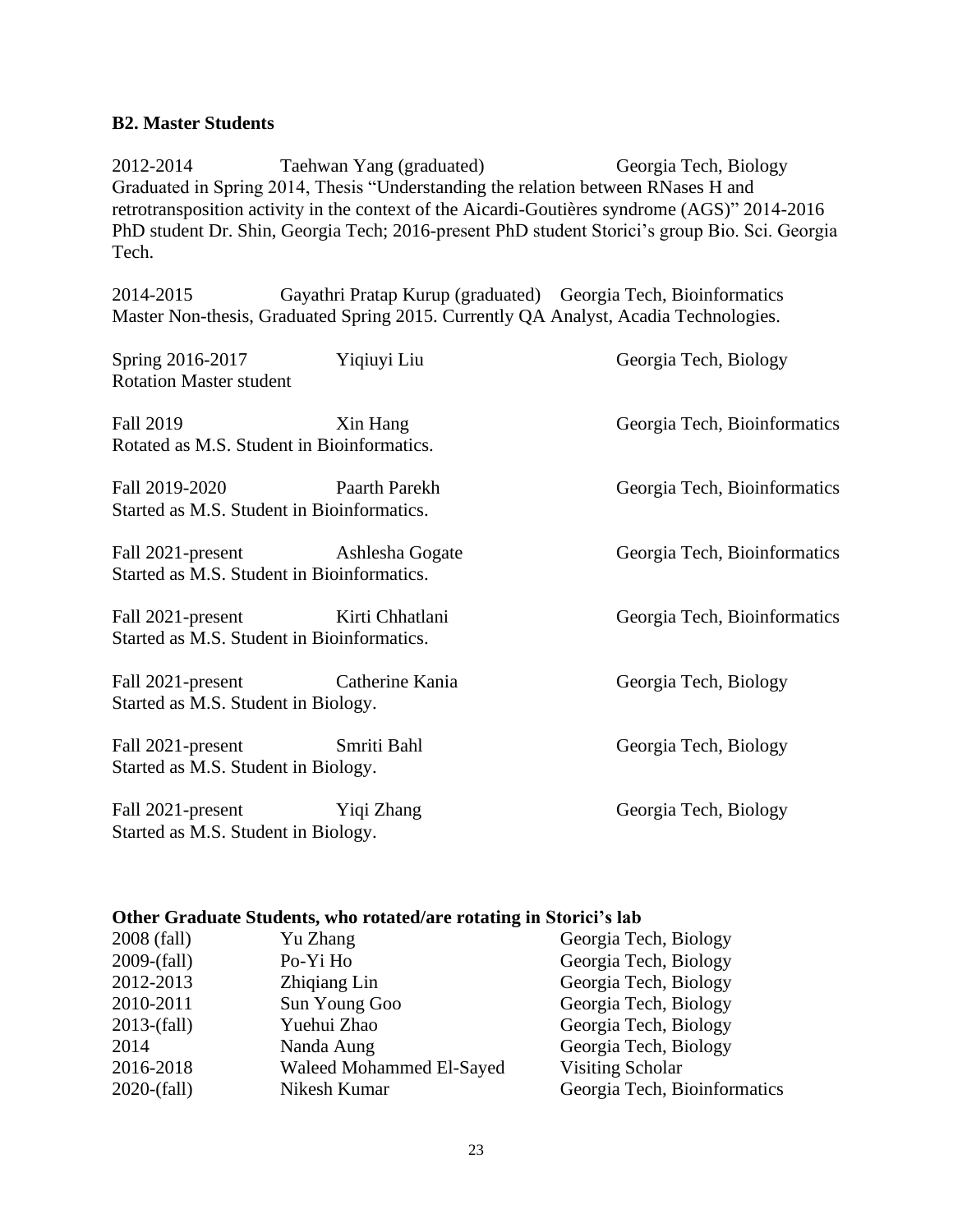Several of my PhD students have published as first authors in high impact journals such as *Nature* (Keskin *et al*., *Nature* 2014), *Nat. Struct. Mol. Biol*. (Shen *et al*., *NSMB* 2011), *Nature Methods* (Koh *et al*., *Nat. Meth.* 2015) and Molecular Cell (Mazina & Keskin *et al*., *Mol. Cell* 2017). Many graduate and undergraduate students received awards (Conference awards, GT awards, and international awards like the 2016 DeLill Nasser Award of the Genetics Society of America, won by Havva Keskin, who also won several other awards). Some undergraduates have names in publications, like Katie Ashley in Keskin, Shen, Huang, Patel, Yang, Ashley, Mazin, and Storici, *Nature* 2014; Pavan Nandi and Matthew Taylor share first authorship (\*) with the graduate student Ying Shen in the paper Shen\*, Nandi\*, Taylor\*, Bhadsavle, Stuckey, Weiss, and Storici, *Mutat. Res.* 2011; Hershel Bhadsavle is also an author in this paper. All graduate students directly trained by Storici's successfully progressed their career in the sciences (see above). Efiyenia Ismini Kaparos is an author in Meers *et al*., *Mol Cell* 2020.

#### **B3. Undergraduate Students**

| <b>Undergraduate Students Supervised:</b> |                                                |                            |
|-------------------------------------------|------------------------------------------------|----------------------------|
| Laura Weston                              | (University of North Carolina)                 | 2000-2001                  |
| Mark King                                 | (Duke University)                              | 2001                       |
| Susannah Grant,                           | (Meredith College)                             | 2002                       |
| Janet Liu                                 | (North Carolina State University)              | 2001-2002                  |
| <b>Christopher Durham</b>                 | (University of North Carolina)                 | 2002-2003                  |
| Ryan Milewski                             | (North Carolina State University)              | 2004                       |
| Godwin Chan                               | (University of North Carolina)                 | 2005-2006 for Honor Thesis |
| Pavan Nandi                               | (Georgia Tech, Biology)                        | 2008-2009                  |
| Lauren Rosenblatt                         | (Georgia Tech, Biology)                        | 2008                       |
| Pooja Manjunatha                          | (Georgia Tech, Biology)                        | 2008                       |
| Keerthi Kesavarap                         | (Georgia Tech, Biology)                        | 2008                       |
| Yoshio Uemura                             | (Georgia Tech, Biology)                        | 2008-2010                  |
| Hershel Bhadsavle                         | (Georgia Tech, Biology)                        | 2009-2010                  |
| <b>Crystal Ruper</b>                      | (Georgia Tech, Biology)                        | 2009-2010                  |
|                                           | Panaporn Aphivantrakul (Georgia Tech, Biology) | 2009-2010                  |
| Katie Ashley                              | (Georgia Tech, Biology)                        | 2009-2011                  |
| Matthew Taylor                            | (Georgia Tech, Biology)                        | 2009-2011                  |
| <b>Whittney Mays</b>                      | (Georgia State University)                     | 2010                       |
| <b>Taylor Holbrook</b>                    | (Georgia Tech, Biology)                        | 2010, 2011                 |
| Nancy Thakkar                             | (Georgia Tech, Biology)                        | 2010                       |
| Megan Liu                                 | (Georgia Tech, Biology)                        | 2010                       |
| Nima Yazdanpanah                          | (Georgia Tech, Biology)                        | 2011                       |
| Marika Shahid                             | (Georgia Tech, Biology)                        | 2011                       |
| Anna Sulimirski                           | (Georgia Tech, Biology)                        | 2011-2012                  |
| <b>Courtney Price</b>                     | (Georgia Tech, Biology)                        | 2011-2012                  |
| Alli Gombolay                             | (Georgia Tech, Biology)                        | 2011-2013                  |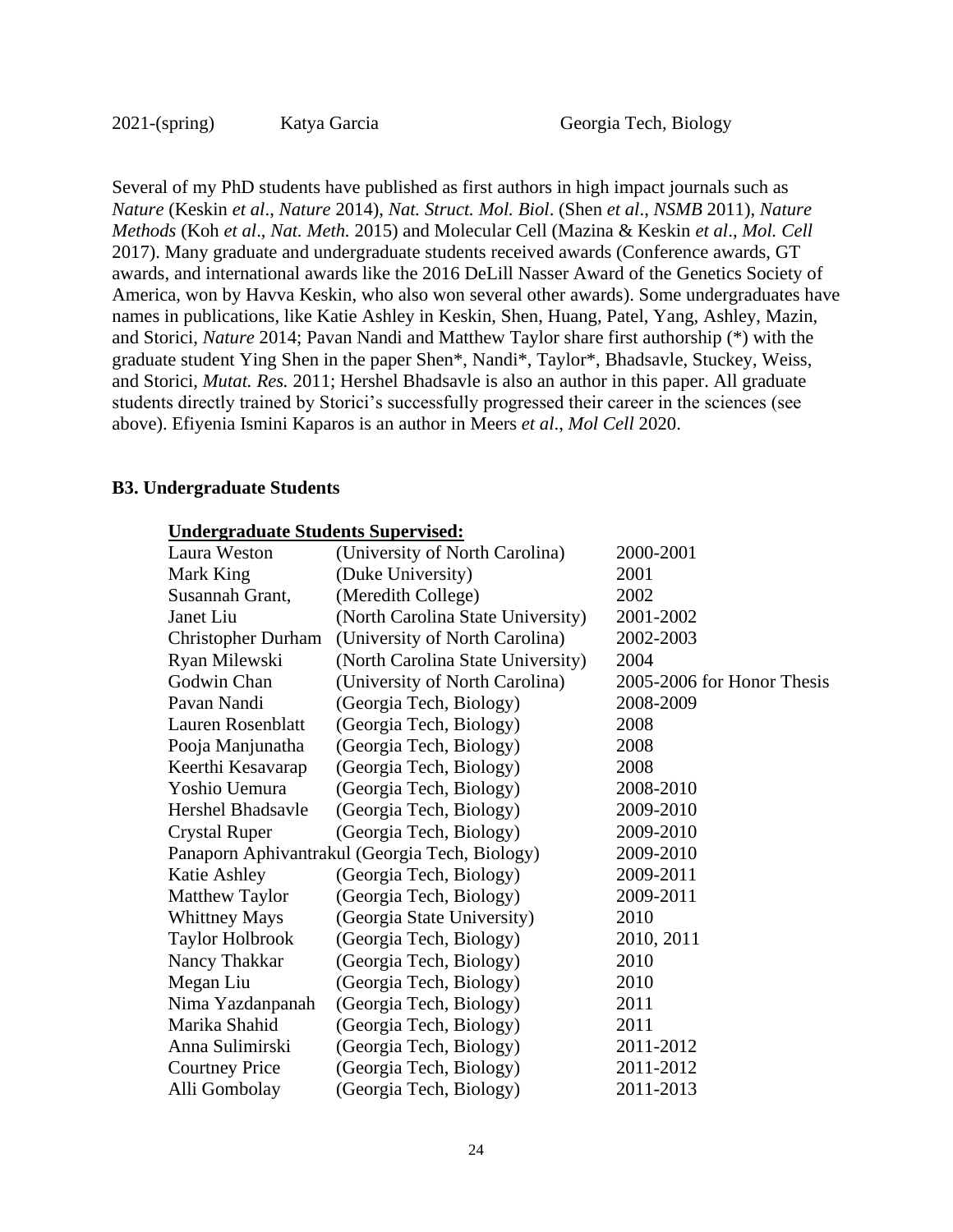| Parmi Shah              | (Georgia Tech, Biology)                                     | 2011-2012  |
|-------------------------|-------------------------------------------------------------|------------|
| Lahari Shetty           | (Georgia Tech, Biology)                                     | 2011-2013  |
| Christine Lee           | (Georgia Tech, Biology)                                     | 2012-2013  |
| Mikhael Ravula          | (Georgia Tech, Biology)                                     | 2012       |
| Valerie Mock            | (Georgia Tech, Biology)                                     | 2012-2013  |
| Doyeon Kim              | (Georgia Tech, Biology)                                     | 2012-2013  |
| Katrina Lancaster       | (Southern Polytechnic State University) 2013                |            |
| Diana Tran              | (Georgia Tech, Biology)                                     | 2013       |
| Jake Raper              | (Georgia Tech, Biology)                                     | 2013       |
| Khadija Haq             | (Georgia Tech, Biology)                                     | 2013       |
| Emma Graf               | (Georgia Tech, Biology)                                     | 2013-2014  |
| Diana Sas               | (Georgia Tech, Biology)                                     | 2013-2014  |
| <b>Chance Meers</b>     | (Georgia Tech, Biology)                                     | 2013-2014  |
| Courtney Hegener        | (Georgia Tech, Biology)                                     | 2014       |
| <b>Yael Toporek</b>     | (Georgia Tech, Biology)                                     | 2014       |
| Soo Hyun Chun           | (Georgia Tech, Biology)                                     | 2014       |
| Amreen Fazal            | (Georgia Tech, Biology)                                     | 2014       |
| Sevde Nur Biltekin      | (Istanbul University)                                       | 2014       |
| Elif Sertel             | (Istanbul University)                                       | 2014       |
| Alexandra Skulskaya     | (Georgia Tech, Biology)                                     | 2014-2015  |
| <b>Britney Lewis</b>    | (Georgia Tech, Biology)                                     | 2015       |
| <b>Lauren Traster</b>   | (Georgia Tech, Biology)                                     | 2015       |
| Marina Ali              | (Georgia Tech, BME)                                         | 2015, 2016 |
| Swathi Rammohan         | (Georgia Tech, Biology)                                     | 2015       |
| Mary Ann Thaliath       | (Georgia Tech, Biological Sciences) 2015-2016               |            |
| Yonkyu Jang             | (Georgia Tech, BME)                                         | 2015-2016  |
| Katherine Gordon        | (Georgia Tech, Biological Sciences) 2015-2016               |            |
| Alexander Carusi        | (Georgia Tech, Chem En)                                     | 2015       |
| Caroline Sane           | (Georgia Tech, Chem En)                                     | 2015       |
| <b>Haley Haufschild</b> | (Georgia Tech, Biological Sciences) 2016                    |            |
| Simran Gidwani          | (Georgia Tech, Biological Sciences) 2016                    |            |
| Kyle Taylor             | (Georgia Tech, Biological Sciences)                         | 2016       |
| Stephanie Wyman         | (Georgia Tech, Biological Sciences)                         | 2016       |
| Ashwinn John            | (Georgia Tech, Biological Sciences)                         | 2016       |
| Tanika Bantukul         | (Georgia Tech, Biological Sciences)                         | 2016-2017  |
| Reina Betancourt        | (Georgia Tech, Biological Sciences)                         | 2016-2017  |
| Anjeli Patel            | (Georgia Tech, Biological Sciences)                         | 2016-2018  |
|                         | Paula Martinez-Feduchi (Georgia Tech, Biological Sciences)  | 2017-2018  |
| Veena Ganapathy         | (Georgia Tech, BME post-graduate)                           | 2017       |
| <b>Trupti Patel</b>     | (Georgia Tech, Biological Sciences)                         | 2017       |
|                         | Efiyenia Ismini Kaparos (Georgia Tech, Biological Sciences) | 2017-2019  |
| Hannah Lachmayr         | (Georgia Tech, Biological Sciences)                         | 2018-2019  |
| Preeya Parmar           | (Georgia Tech, Biological Sciences)                         | 2017-2018  |
| <b>Sandelin Sikes</b>   | (Georgia Tech, Biological Sciences)                         | 2018       |
| Roshan Patel            | (Georgia Tech, Biological Sciences)                         | 2018       |
| Prachi Jain             | (Georgia Tech, Biological Sciences)                         | 2018-2019  |
|                         |                                                             |            |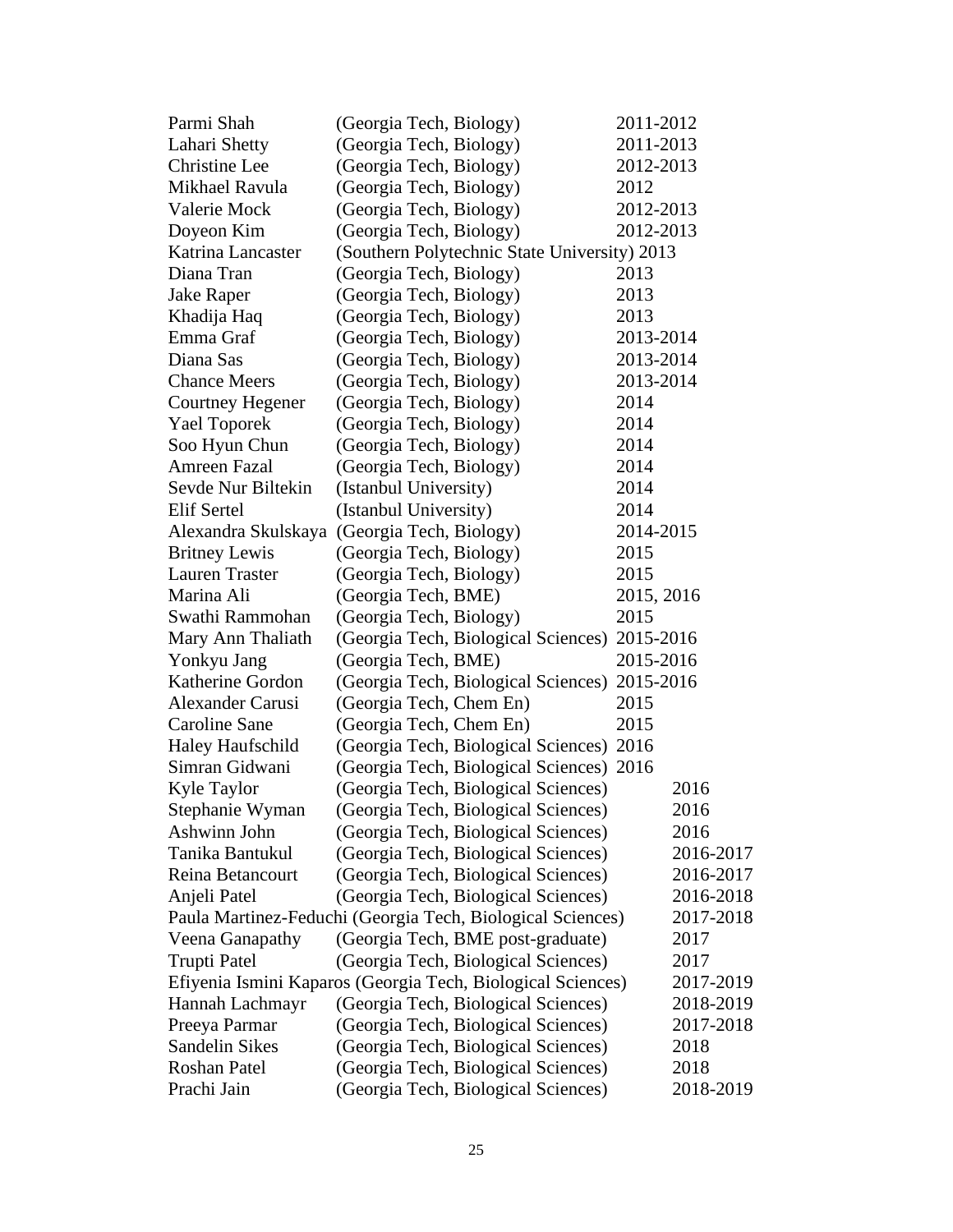| 2018-2019                                                                                                                                                                                                                                                                                                                                                                                                                                                                                                                                                                                                                                                                        |
|----------------------------------------------------------------------------------------------------------------------------------------------------------------------------------------------------------------------------------------------------------------------------------------------------------------------------------------------------------------------------------------------------------------------------------------------------------------------------------------------------------------------------------------------------------------------------------------------------------------------------------------------------------------------------------|
| 2019                                                                                                                                                                                                                                                                                                                                                                                                                                                                                                                                                                                                                                                                             |
| 2019                                                                                                                                                                                                                                                                                                                                                                                                                                                                                                                                                                                                                                                                             |
| 2019-2020                                                                                                                                                                                                                                                                                                                                                                                                                                                                                                                                                                                                                                                                        |
| 2019-2020                                                                                                                                                                                                                                                                                                                                                                                                                                                                                                                                                                                                                                                                        |
| 2019-2021                                                                                                                                                                                                                                                                                                                                                                                                                                                                                                                                                                                                                                                                        |
| 2019-2020                                                                                                                                                                                                                                                                                                                                                                                                                                                                                                                                                                                                                                                                        |
| 2020                                                                                                                                                                                                                                                                                                                                                                                                                                                                                                                                                                                                                                                                             |
| 2020                                                                                                                                                                                                                                                                                                                                                                                                                                                                                                                                                                                                                                                                             |
| 2020-present                                                                                                                                                                                                                                                                                                                                                                                                                                                                                                                                                                                                                                                                     |
| 2020                                                                                                                                                                                                                                                                                                                                                                                                                                                                                                                                                                                                                                                                             |
| 2021-present                                                                                                                                                                                                                                                                                                                                                                                                                                                                                                                                                                                                                                                                     |
| 2021-present                                                                                                                                                                                                                                                                                                                                                                                                                                                                                                                                                                                                                                                                     |
| 2021-peerent                                                                                                                                                                                                                                                                                                                                                                                                                                                                                                                                                                                                                                                                     |
| 2021-present                                                                                                                                                                                                                                                                                                                                                                                                                                                                                                                                                                                                                                                                     |
| 2021-present                                                                                                                                                                                                                                                                                                                                                                                                                                                                                                                                                                                                                                                                     |
| (Georgia Tech, Biological Sciences)<br>(Georgia Tech, Biological Sciences)<br>(Georgia Tech, Biological Sciences)<br>(Georgia Tech, College of Computing)<br>(Georgia Tech, Biological Sciences)<br>(Georgia Tech, Biological Sciences)<br>Mary Garrett McLeod (Georgia Tech, Biological Sciences)<br>(Georgia Tech, Biological Sciences)<br>(Georgia Tech, Biological Sciences)<br>(Georgia Tech, Biological Sciences)<br>(Georgia Tech, Biological Sciences)<br>(Georgia Tech, Biological Sciences)<br>(Georgia Tech, Biological Sciences)<br>Long (Lucas) Nguyen (Georgia Tech, Biological Sciences)<br>(Georgia Tech, Biological Sciences)<br>(Georgia Tech, Chem. Biochem.) |

#### **B4. Service on Thesis or Dissertation Committees**

# **Current graduate students on whose thesis committee I serve:**

| Lina Jay Garcia      | Ph.D. student (Georgia Tech, Biology, 2017-present)        |
|----------------------|------------------------------------------------------------|
| Wenying Guo          | Ph.D. student (Georgia Tech, Biology, 2018-present)        |
| Kavita Matagne       | Ph.D. student (Georgia Tech, Chem. Biochem., 2019-present) |
| Siying Cen           | Ph.D. student (Georgia Tech, Chem. Biochem., 2019-present) |
| Wenxuan Xu           | Ph.D. student (Emory Univ., Physics, 2019-present)         |
| Alex Costa           | Ph.D. student (Georgia Tech, Biology, 2020-present)        |
| Ling Wang            | Ph.D. student (Georgia Tech, Biology, 2021-present)        |
| Cheyenne Phillips    | Ph.D. student (Georgia Tech, Chem. Biochem., 2021-present) |
| Aspen Hirsch         | Ph.D. student (Georgia Tech, Biology, 2021-present)        |
| Anna Kirkpatrick     | Ph.D. student (Georgia Tech, Math, 2021-present)           |
| <b>Andrew Cazier</b> | Ph.D. student (Georgia Tech, ChBE, 2021-present)           |

### **Past Graduate Students on whose thesis committee I served:**

| Hyun-min Kim    | Ph.D. student (Georgia Tech, Biology, 2009-graduation 2009)  |
|-----------------|--------------------------------------------------------------|
| Sabelo Khuzwayo | Ms. student (Georgia Tech, Biology, 2010-graduation 2011)    |
| Gaurav Arora    | Ph.D. student (Georgia Tech, Biology, 2008-graduation 2011)  |
| Todd Pan        | Master student (Georgia Tech, Biology, 2010-graduation 2011) |
| He Gong         | Ph.D. student (Georgia Tech, Biology, 2007-graduation 2011)  |
| Meng Sun        | Ph.D. student (Georgia Tech, Biology, graduation 2011)       |
| Gaurav Arora    | Ph.D. student (Georgia Tech, Biology, 2008-graduation 2011)  |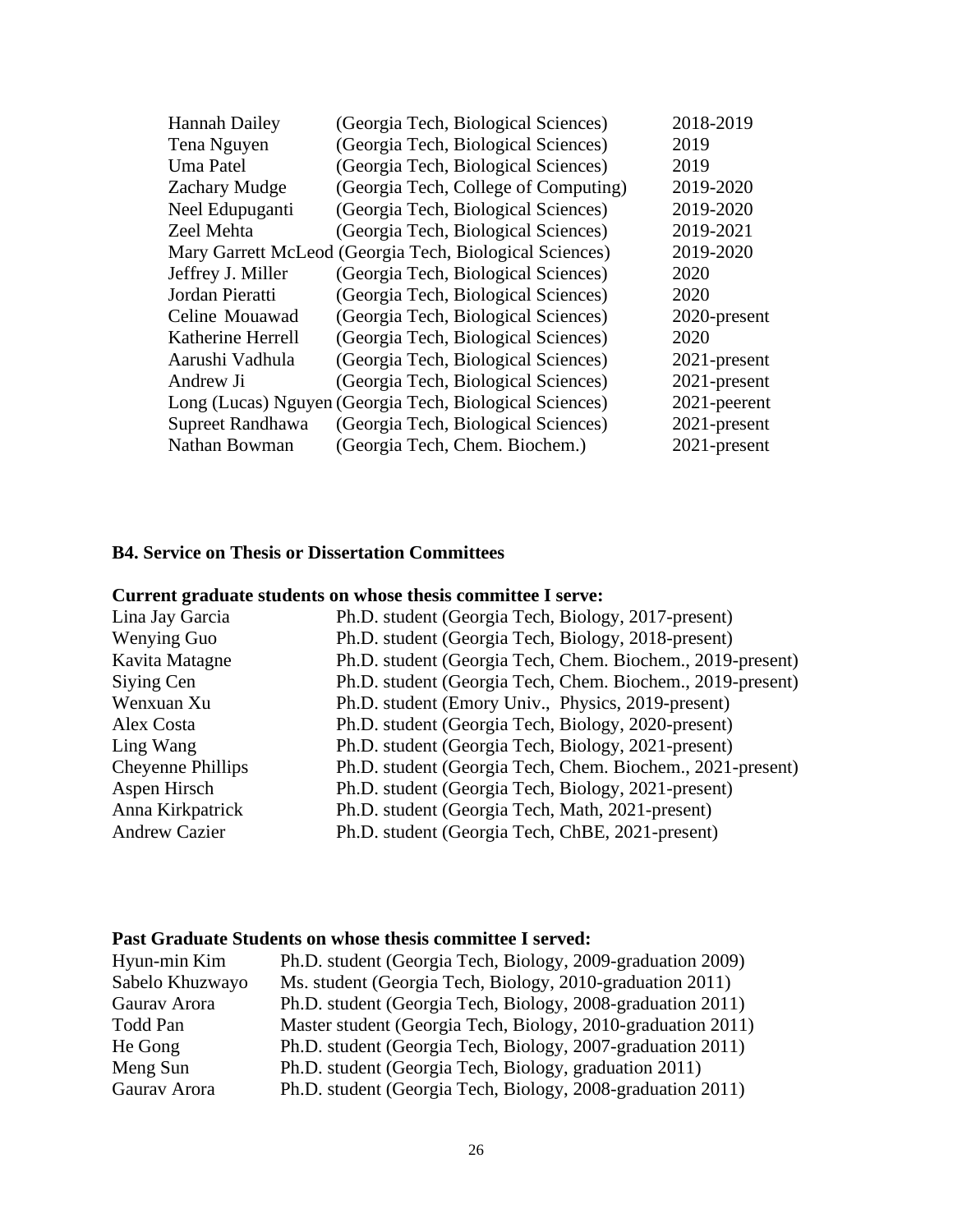| Elena Antonova            | Ph.D. student (Georgia Tech, Biology, 2009-graduation 2013)                          |
|---------------------------|--------------------------------------------------------------------------------------|
| <b>Yunzhe Zhang</b>       | Ph.D. student (Georgia Tech, Biology, 2009-graduation 2013)                          |
|                           | Magdalena Medrzycki Ph.D. student (Georgia Tech, Biology, 2008-graduation 2013)      |
| Kaixiang Cao              | Ph.D. student (Georgia Tech, Biology, 2008-graduation 2014)                          |
| <b>Katy Bruce</b>         | Ph.D. student (Georgia Tech, Biology, 2009- graduation 2014)                         |
| Natalie Saini             | Ph.D. student (Georgia Tech, Biology, 2009-graduation 2014)                          |
| Hiba Hamdan               | Ms. student (Georgia Tech, Biology, 2013-graduation 2014)                            |
| Sun Young Goo             | Ph.D. student (Georgia Tech, Biology, 2011-2014)                                     |
| Watson Ryan Atlee         | Ph.D. student (Georgia Tech, Chemistry, 2012- graduation 2018)                       |
| Eli Fine                  | Ph.D. student (Georgia Tech, BME, 2013-graduation 2015)                              |
| Chenyi Pan                | Ph.D. student (Georgia Tech, Biology, 2009-graduation 2015)                          |
| Ziwei Sheng               | Ph.D. student (Georgia Tech, Biological Sciences, 2011- graduation 2017)             |
| Kathryn Lanier            | Ph.D. student (Georgia Tech, Chemistry, 2013- graduation 2017)                       |
| Saira Dar                 | Ph.D. student (Georgia Tech, Chemistry, 2013-2014)                                   |
| Zhiqiang Lin              | Ph.D. student (Georgia Tech, Biological Sciences, 2013-2016)                         |
| Jin Xu                    | Ph.D. student (Georgia Tech, Biological Sciences, 2015-graduation 2017)              |
| <b>Burcu Guven</b>        | Ph.D. student (Georgia Tech, Biological Sciences, 2011)                              |
| Becca Howie               | Ph.D. student (Georgia Tech, Biological Sciences, 2011- graduation 2018)             |
|                           | Pavithra Chandramowlishwaran Ph.D. student (Georgia Tech, Biological Sciences, 2011- |
|                           | graduation 2018)                                                                     |
| Amy Ehrenworth            | Ph.D. student (Georgia Tech, Chemistry, 2013- graduation 2018)                       |
| Matilde Clarissa Malfatti | Ph.D. student (University of Udine, Italy, 2015-graduation 2018)                     |
| Emil Jensen               | Ph.D. student (Denmark Technical University, Copenhagen, Denmark,                    |
|                           | 2018 defense)                                                                        |
| Jordan Gulli              | Ph.D. student (Georgia Tech, Biological Sciences, 2015-graduation 2019)              |
| Zhenyu Zhou               | Ph.D. student (Georgia Tech, Chemistry, 2015)                                        |
| Santi Mestre              | Ph.D. student (Georgia Tech, Chemistry, 2017-graduation 2020)                        |
| Zachery J Deckner         | Ph.D. student (Georgia Tech, Biological Sciences, 2014-2021)                         |
| Wenxuan Xu                | Ph.D. student (Emory Univ. Physics, 2019-2021)                                       |

### **B5. Mentorship of Research Scientists, Postdoctoral Fellows or Visiting Scholars**

# **Research Scientist Supervised:** Rekha Pai (Georgia Tech, Biology) 2009-2013 Stefania Marsili (Georgia Tech, Bio. Sci.) 2017-2021

| лістанна імаї мін | (OCUILIA TECH, DIU. OCI.) | $2011 - 2021$ |
|-------------------|---------------------------|---------------|
| Kuntal Mukherjee  | (Georgia Tech, Biology)   | 2019-2021     |
| Antonella Piccini | (Georgia Tech, Biology)   | 2021-present  |

# **Postdoctoral Fellows Supervised:**

| Kuntal Mukherjee | (Georgia Tech, Biology)                 | 2008-2012               |
|------------------|-----------------------------------------|-------------------------|
|                  | Havva Keskin (Georgia Tech, Bio. Sci.)  | May 2017-September 2017 |
|                  | Ailone Tichon (Georgia Tech, Bio. Sci.) | July 2017-June 2019     |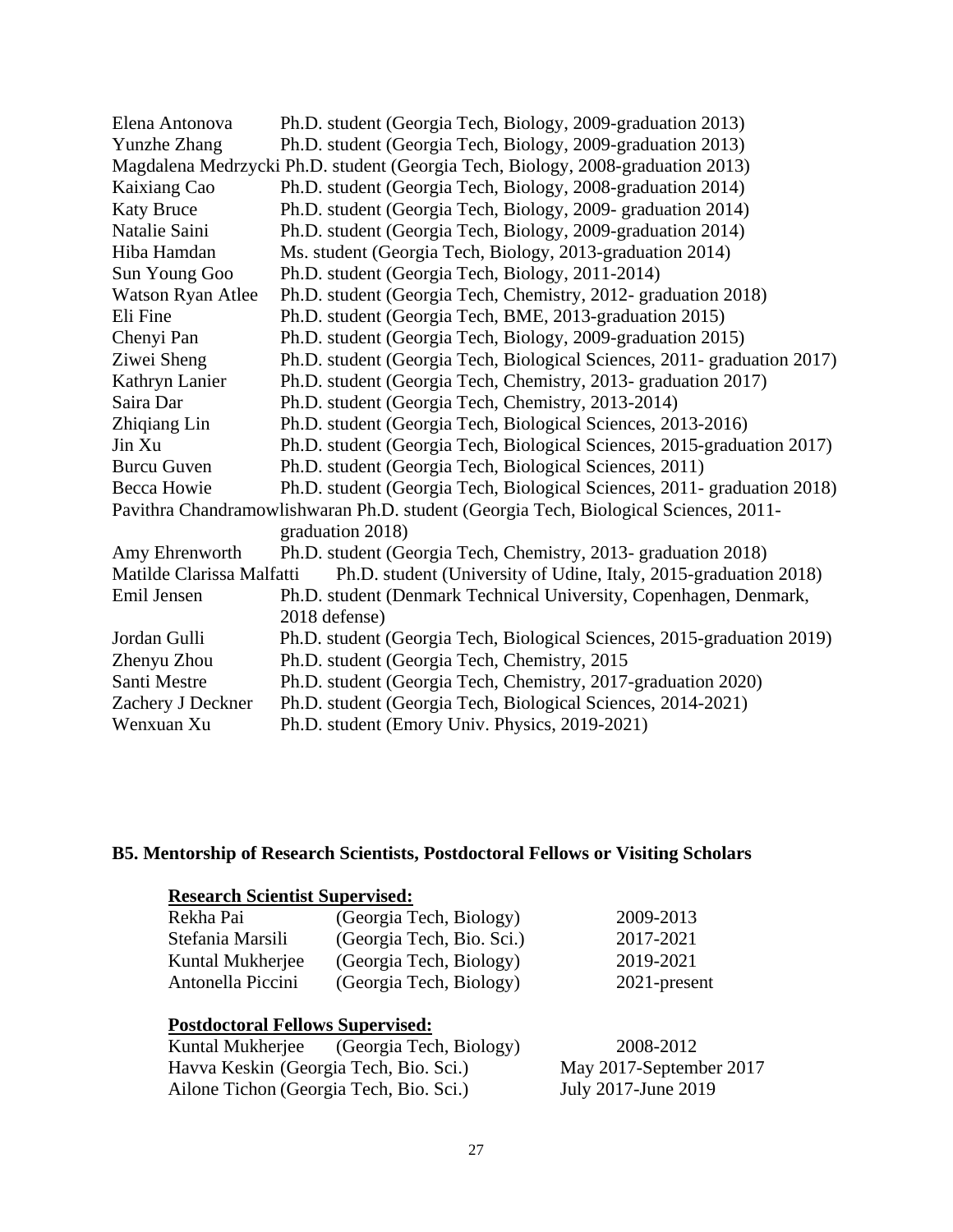| Gabor Banyai (Georgia Tech, Bio. Sci.)       | August 2017-September 2019 |
|----------------------------------------------|----------------------------|
| Sathya Balachander (Georgia Tech, Bio. Sci.) | Feb 2019-July 2019         |
|                                              |                            |
|                                              |                            |

| <b>Lab Manager/Technician:</b> |                           |              |
|--------------------------------|---------------------------|--------------|
| Gary Newnam                    | (Georgia Tech, Bio. Sci.) | 2017-present |
| GT Affiliate:<br>Gurnaj Johal  | (Georgia Tech, Bio. Sci.) | 2018-2019    |
|                                |                           |              |

### **C. Other Teaching Activities**

**-** I have worked to establish a new elective class: 'RNA Biology and Biotechnology' BIOL 4803B/8803B at the School of Biology of Georgia Tech. This class started Jan 2016 and was a very successful class. The class continued in 2017 as 4802/8802 and in 2018 as 4803/8803, and will continue in 2020 as 4803/8803. As of 2019, the class has official number for the undergraduate section BIOS 4560, and was approved in 2019 by the IGC to become official class also in the graduate section.

**-** As previously done for Eukaryotic Molecular Genetics and the Advanced Genetics courses, I incorporated and continuously incorporate the new findings generated with the research of my group into the laboratory classes as well as in the lectures of the 'RNA Biology and Biotechnology' as well as in the 'Research Project Lab' courses.

### **- High School Teacher and Students Supervised**

### **High School Teacher and students Supervised:**

Angenette Planter (Arabia Mountain, High School, GA, then Morrow High School, Morrow, GA) 2016-2020 with high school students: Alexandria Eberhart, Dalean Thompson, Nia Morrison, and Artis Trice, 2017; Nivea J. Bodison, Charmayne Planter, Yazmeen Ross, Cierra Winfrey, Jaz'mine Ross, and Fernando Guadarrama, 2018; Angela Huynh, Charmayne Planter, Cierra Winfrey, and Fernando Guadarrama, 2019)

### **Other High School Students Supervised:**

| Palani Eswaran     | 2008-2009        |
|--------------------|------------------|
| Benjamin Murray    | 2009             |
| Melanie Parham     | 2010             |
| <b>Omer Oncul</b>  | 2013, 2014, 2015 |
| Hannah Kemelmakher | 2014             |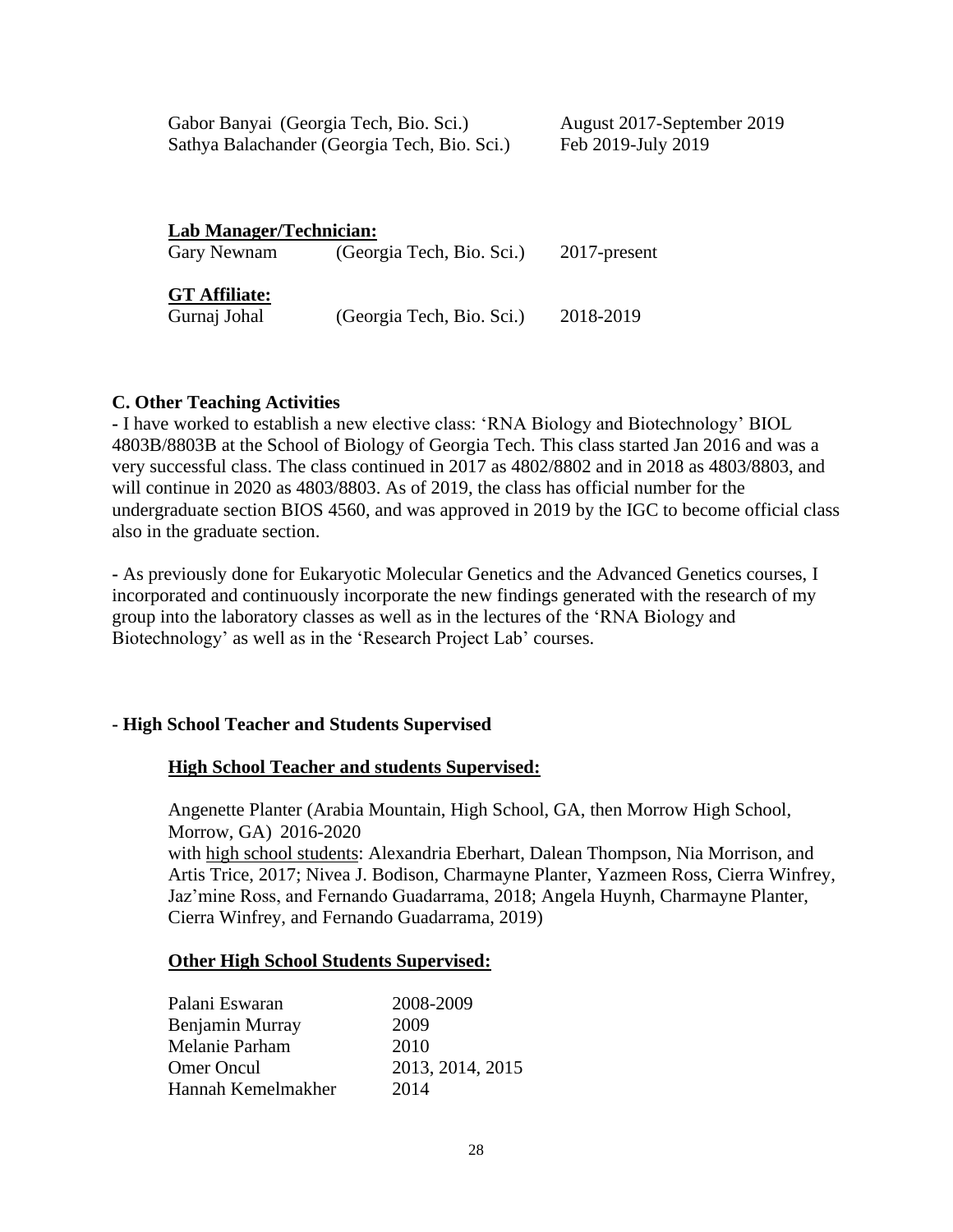| Cydney Wang          | 2014      |
|----------------------|-----------|
| Roopsha Bandopadhyay | 2015-2016 |
| Nolan Hubbard        | 2015      |
| Aamylah Nadeem Zakir | 2019      |

## **VI. Service**

### **A. Professional Contributions**

### **Membership in Professional and Honor Societies:**

- 2015 present Sigma Xi Society
- 2009 present Center for Nanobiology of the Macromolecular Assembly Diseases (NanoMAD)
- 2009 present Winship Cancer Institute at Emory University
- 2008 present RNA Society
- 2007 present Georgia Cancer Coalition, Georgia Research Alliance
- 2006 present Genetic Society of America
- 2003 present American Association for the Advancement of Science

### **B. Public and Community Service**

#### **Professional service**

- Since 2018, I am Member of the Planning Committee of the Southern Genome Maintenance Conference.

- Panel Member National Science Foundation, Emerging Frontiers in the area of Cross-BIO Activities (2021, cancelled).

- Study Section Molecular Genetics B (MGB) Temporary Member, National Institute of Health (NIH) R01 applications (June 2020).

- Editorial Board of *Scientific Reports* (2019-present).

- Co-Organizer of the Southeastern Regional Yeast Meeting (SERYM), 26<sup>th</sup> annual SERYM Meeting (April 2019).

- Study Section Molecular Genetics A (MGA) Temporary Member, National Institute of Health (NIH) R01, R21, R03, R15 applications (Feb 2019).

- Member of the Planning Committee of the Southern Genome Maintenance Conference (2018 present).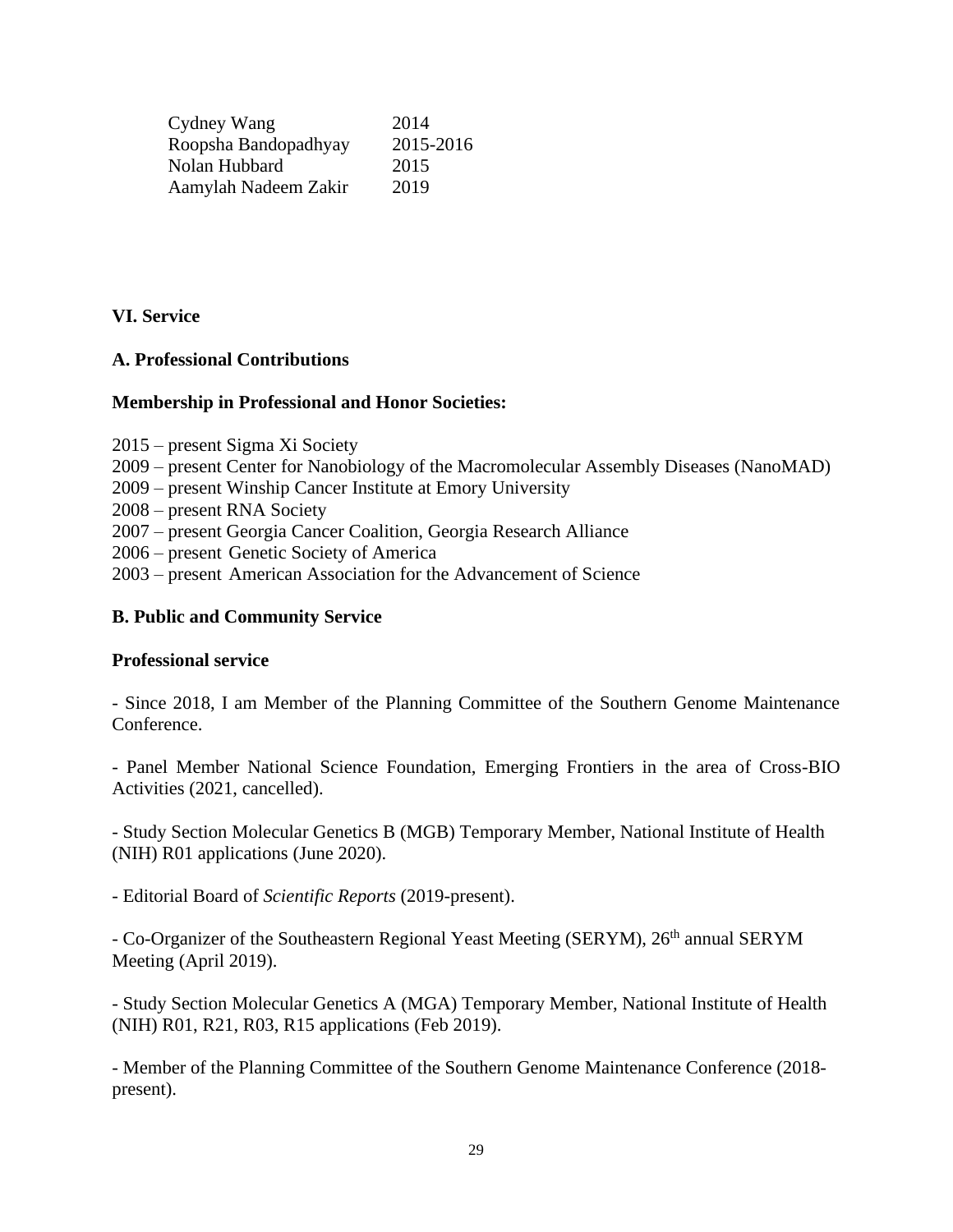- Special Review Panel Member National Institute of Health (NIH) U01 applications (2018).

- Ad hoc reviewer for NSF, Genetic Mechanisms Cluster in the Division of Molecular and Cellular Biosciences. (2018).

- Guest Editor for *PNAS* (since 2018).

- Ad hoc reviewer for NIH Transformative Research Award (TRA) initiative. (Feb. 2018).

- Reviewer for Petit Institute Interdisciplinary Research Seed Grant Program of Georgia Tech (2017; 2018; 2019).

- Guest Editor for *PLoS Genetics* (since 2017).

- Panel Member National Science Foundation, Genetic Mechanisms Review Panel (March 2017).

- Editorial Board of *Yeast* (since 2016-present).

- Reviewer for selecting 2017 Suddath Award winners of Georgia Tech (December 2016).

- With four graduate students visited the Sunshine STEM Academy of Alpharetta, GA to give a short presentation on 'DNA repair by RNA', and perform activities with  $3<sup>rd</sup>$ ,  $4<sup>th</sup>$  and  $5<sup>th</sup>$  grade students to build DNA and RNA molecules using a DNA and RNA kit (April 2016).

- Chair of Session 'REPAIRING DNA BREAKS' at the 2016 Genome Engineering: The CRISPR/Cas9 Revolution meeting, Cold Spring Harbor, NY (August 2016).

- Chair of platform session on 'Physical and chemical approaches in RNA nanotechnology: Session I' at RNA Nanotechnology Fusion Conference, Berkshire, United Kingdom: (August 2016).

- With three other colleagues of the School of Biology, hosted a visit of the general public by the Atlanta Science Tavern (January 2016).

- Reviewer for selecting 2016 Suddath Award winners of Georgia Tech (December 2015).

- With three graduate students visited the Arabia Mountain High School, Lithonia, GA to give a seminar on "DNA Damage and Repair" and interact with about 50  $11<sup>th</sup>$  and  $12<sup>th</sup>$  grade students (November 2015).

- Invited Guest at the American Medical Student Association (AMSA) Networking Night at Georgia Tech (2014; 2015; 2019).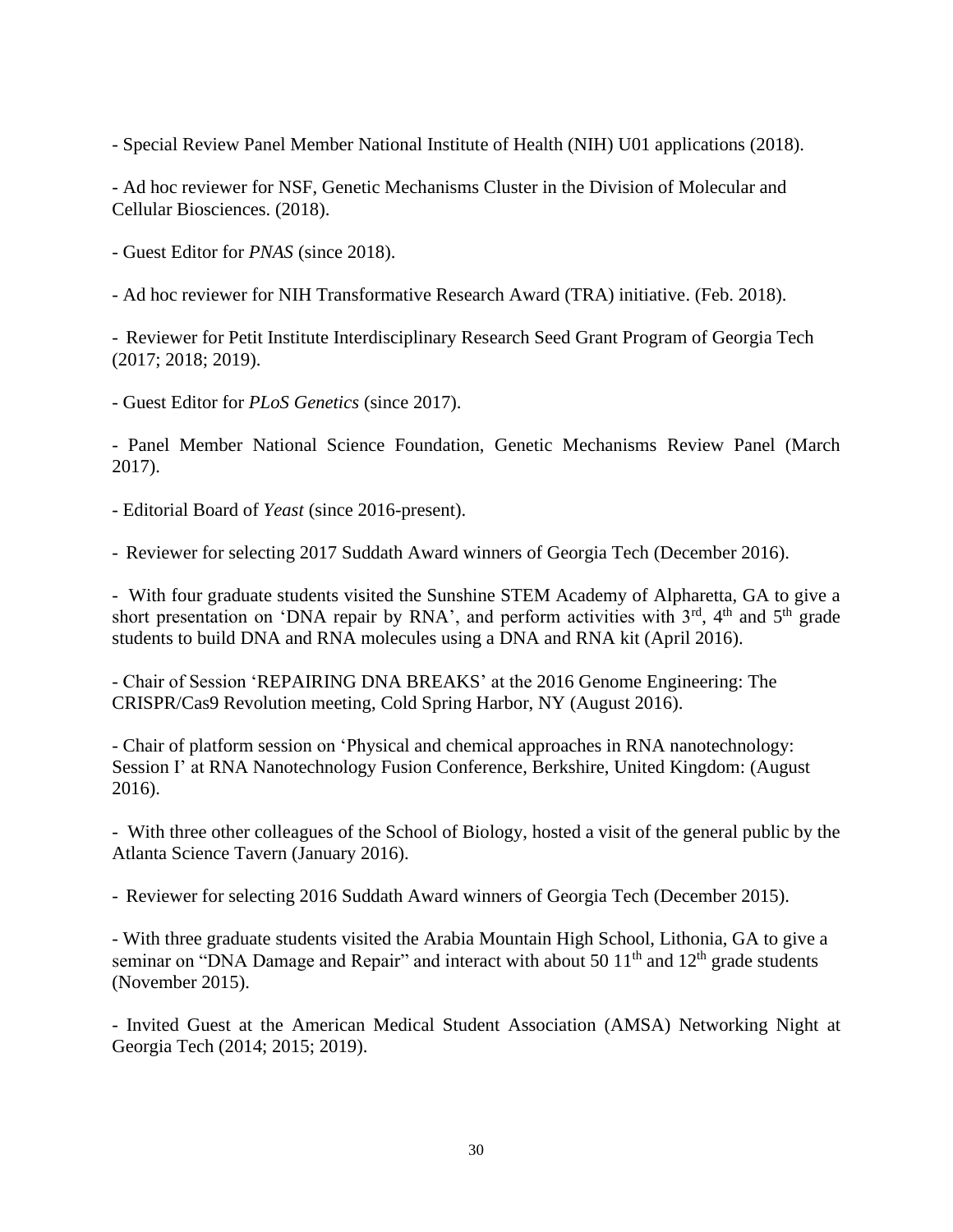- Panel, National Institute of Environmental and Health Sciences (NIEHS, NIH) to review NIEHS received R13/U13 conference grant applications (2014).

- Co-Organizer of Conference and Chair of Platform Sessions: Suddath Symposium "DNA Repair and Human Disease", February 2014.

- Judge at the Georgia Tech Research & Innovation Conference (GTRIC) Poster Competition in 2013.

- Panel Member National Science Foundation (NSF): Mechanisms of inheritance (August 2012).

- Chair of platform session FASEB, Dynamic DNA structures in Biology, Saxtons River, VT: "Hotspots for Genetic Instability" (June 2012).

- Co-organizer of Conference: Southeastern Regional Yeast Meeting (SERYM), Emory University, Atlanta, GA (February 24-26, 2012).

- Chair of platform session Southeastern Regional Yeast Meeting (SERYM), Emory University, Atlanta, GA: "The RNA Lifecycle" (February 24-26, 2012).

- Editorial Board of Journal of Molecular Biochemistry (since 2012).

- Editorial Board of ISRN Molecular Biology (since 2011).

- Panel Member National Science Foundation (NSF): Mechanisms of inheritance (2011).

- Chair of Workshop: DNA Damage Response Mechanisms; Keystone Symposia on DNA Replication and Recombination, Keystone, CO: (2011).

- Grant Reviewer for proposals from the Georgia Cancer Coalition (GCC) (2009 and 2010), the National Science Foundation (NSF) Career Awards (2010; 2013), the Blanc SVSE 8 2012 program of the French National Research Agency (ANR) (2012), UMC Groningen, The Netherlands (2013), The National Science Centre of Poland (2014; 2015; 2020), the NIH NIEHS Review of R13/U13 Conference Grant Applications (2014), KWF Kankerbestrijding (Dutch Cancer Society) (2017), the Medical Research Council (MRC) at the University of Oxford (2017), and the Research Grant Council (RGC) of Hong Kong (2020); Team Science Grants (TSG) 2021 Tenth Round Supported by Simmons Cancer Institute at Southern Illinois University (2021); French National Research Agency (ANR) (2021); invited for Eunice Kennedy Shriver National Institute of Child Health and Human Development (NICHD)'s intramural program review (2021); NSF NRT internal Georgia Tech competition (2021).

- Peer review: reviewer of book chapters (Modern Molecular Biology: Genomes to Proteomes) and manuscripts for multiple journals in the field of molecular biology and genetics, e.g.: *Science*, *Nature, Nature Reviews, Nature Communication, Nature Cell Biology, Nature Methods,*